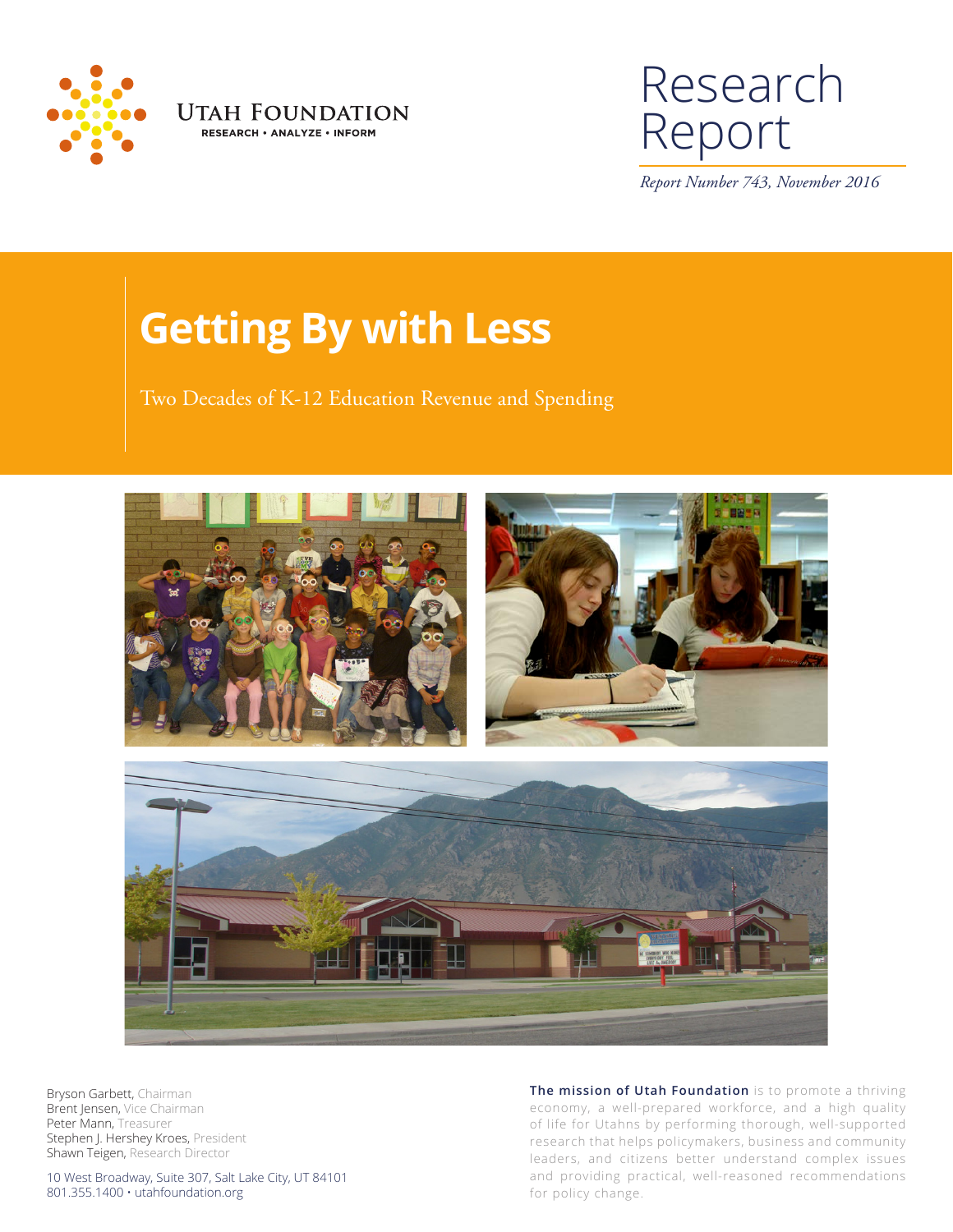# **Getting By with Less**

# Two Decades of Education Revenue and Spending

Over the past twenty years, Utah's K-12 education funding effort – or the amount spent per \$1,000 personal income – has decreased from  $7<sup>th</sup>$  highest in the nation to  $37<sup>th</sup>$ . The decline has resulted in a nearly 29% decrease in tax revenue, which equates to a \$1.2 billion reduction of funds available annually for public K-12 education. This would equate to an increase in funding of nearly \$2,000 per pupil, or an average of over \$1.2 million for each of Utah's schools. (see page 5).

This report looks closely at four major tax and policy changes that have impacted K-12 education funding. In addition, this report examines recent funding. For example, \$110 million has been added to K-12 education annually over the past five years. However, inflation and population growth consumed about \$88 million annually, leaving only \$22 million per year in new investment – an 0.8% annual increase (see page 14).

The report concludes by noting that Utahns will need to decide whether they are satisfied with current outcomes at current levels of spending. Those outcomes have shown some improvement in recent years, although challenges remain. Alternatively, Utahns would need to determine whether they are willing to see their taxes increase in an attempt to provide more children with opportunities for success in K-12 and to continue on to higher education.

# **KEY FINDINGS:**

- **• Without the mid-1990s changes and downward pressures on tax rates from Truth in Taxation, property taxes could have been bringing in an additional \$600 million annually (see pages 11-13).**
- **• From 1995 until today, income tax changes have resulted in an annual reduction of more than \$350 million to public education (see pages 7-8).**
- **• To reach the national average in per-pupil spending, Utah would need to increase total K-12 education spending by 70%, or \$2.9 billion, doubling spending from state sources (see page 15).**
- **• In 1996, Utah's income tax which had been directed entirely to K-12 education – was identified as a source of funding for higher education, freeing up sales tax dollars for other state needs. As a result of a voter approved Utah constitutional amendment, income taxes are providing a large proportion of higher education revenues – more than \$800 million in 2017 (see page 9).**

**National Ranking of Utah's K-12 Education Funding and Spending Effort**



This research report was written by Utah Foundation Research Director Shawn Teigen. Assistance was provided by Utah Foundation President Stephen Kroes, Research Analysts Christopher Collard and Mallory Bateman, and Research Intern Brooke Zollinger. Thanks to Utah economist Doug Macdonald for the insight from his previous research on this topic.

Special thanks to Education First for its financial support of this research report.

Photo credit: Flikr user MC Quinn (top right, licensed under CC BY 2.0) and Wikipedia Commons user An Errant Knight (bottom, licenses under CC BY-SA 4.0).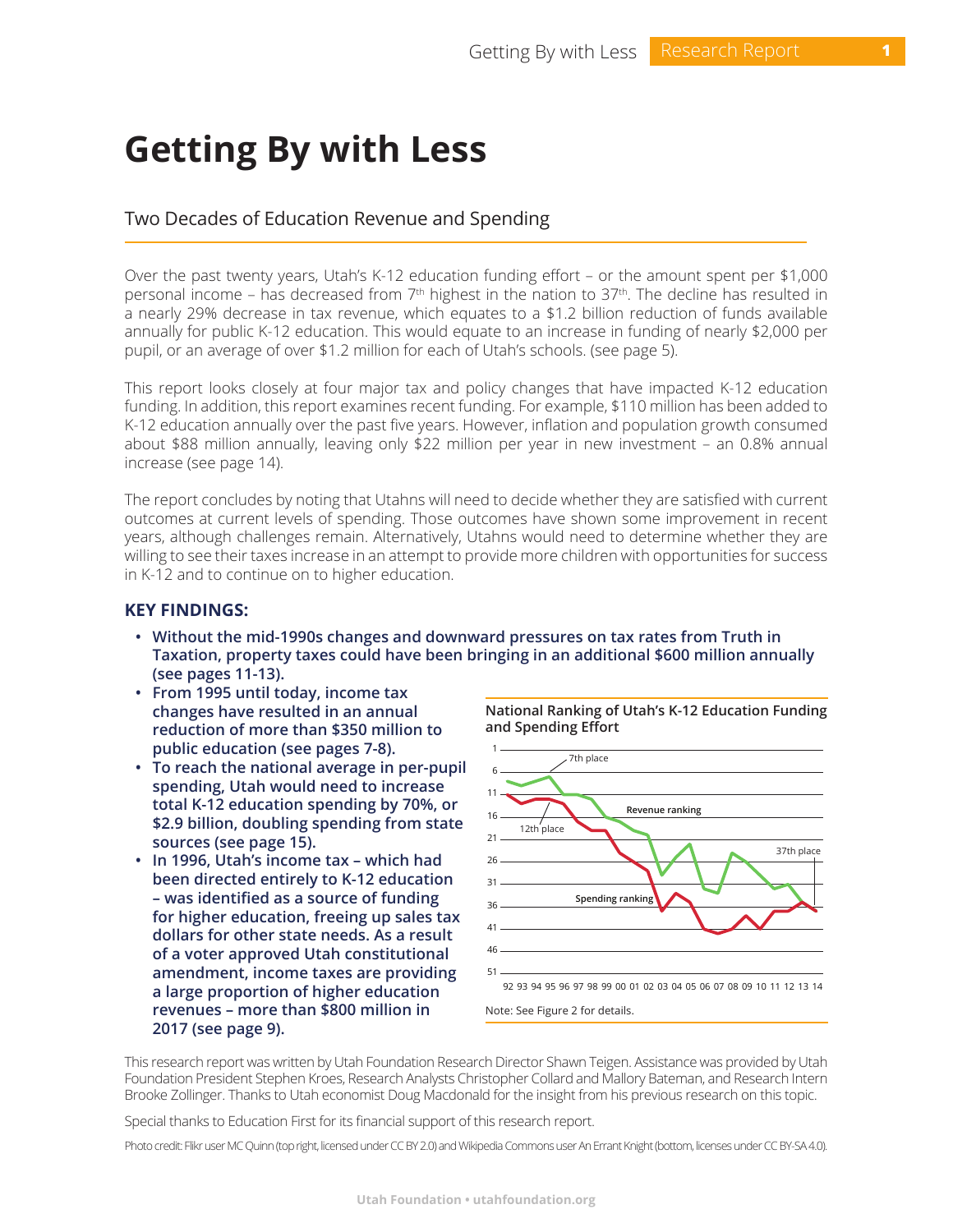#### **INTRODUCTION**

K-12 education has always been one of the top three priorities on Utah Foundation's Utah Priorities Project. It is the second most important issue for Utahns in Utah Foundation's 2015 Quality of Life Index. Elementary and secondary education is also a priority in Utah's state budget (30% of the 2016 budget) and other state budgets around the nation.<sup>1</sup> Nonetheless, Utah's K-12 education spending trails the nation by one metric and has been on the decline over the past two decades by another metric.

#### **K-12 EDUCATION SPENDING**

#### **Spending Per Pupil**

It is a commonly-cited statistic that Utah is routinely the state with the lowest per-pupil spending in the nation. This has to do, in part, with Utah demographics.

Utah has a young population, with the greatest proportion of school-aged children of any other state in the nation; more than 22% of Utahns are between 5 and 17.2 The national average is just over 17%.

Inversely, Utah has the smallest working-age population in the nation; less than 60% of Utahns are between 18 and 64.3 The national average is 63%. As a result, there are fewer Utahns in the workforce generating income tax to support a higher percentage of children in the public education system.

Utah's position for lowest spending is therefore no surprise, and it has ranked last since the 1980s.<sup>4</sup> In 2014, Utah spent \$6,500 for each student compared to the U.S. average of \$11,009, a 41% difference.<sup>5</sup> This difference between Utah and the U.S. has been growing. In 1995, Utah spent \$3,471 compared to \$5,494 nationally, a 37% difference.<sup>6</sup>

#### **Spending Effort**

Is it right then to accept Utah's unique demographics as the reason for the state's low per-pupil spending? Considering other spending measures might provide more insight into change over time. One such measure is K-12 education spending per \$1,000 of personal income – or public education spending "effort." Since 1995, Utah's national ranking for public education spending effort has decreased from  $12<sup>th</sup>$  to  $37<sup>th</sup>$  in nation.<sup>7</sup>

Utah's overall state and local spending has been decreasing relative to personal income for the past two decades. The U.S. Census Bureau organizes tax expenditures into 10 categories. Figure 1 shows that K-12 education accounts for Utah's largest proportion of its state and local government expenditures. Its decline has been responsible for the overall spending decline. While expenditures for interest on general debt and for natural resources have declined, they





Source: U.S. Census Bureau State & Local Government Finance, U.S. Bureau of Economic Analysis. Calculations by Utah Foundation.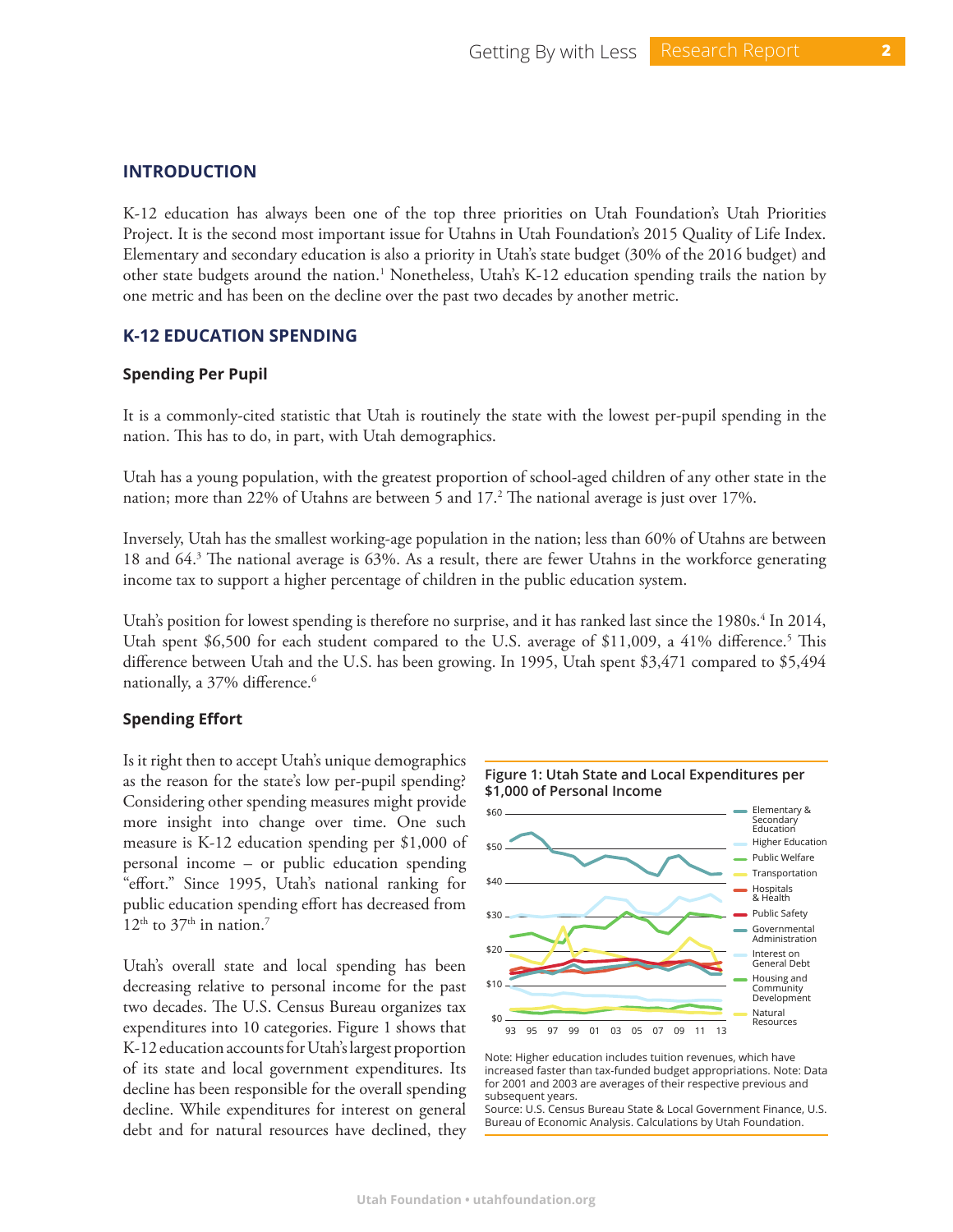represent a small proportion of overall expenditures. All other spending categories have remained steady or increased.

Most of the spending on K-12 education comes from taxes. This report focuses primarily on taxes, beginning with tax burden, public education taxing effort, and the tax and policy changes that have affected public education revenues over time.

# **TAX BURDEN**

The decrease in state and local government spending is directly tied to decreases in taxes – a result of Utah's decreasing tax burden. Utah Foundation defines tax burden as the taxes and mandatory fees that Utahns pay per \$1,000 of personal income.

There are three main kinds of taxes: those on consumption such as sales taxes, those on wealth such as property and inheritance taxes, and those on income such as personal and corporate income taxes. Governments also receive funding from fees, such as courts, airport services, and sewers. In Utah, taxes account for approximately two-thirds of state and local revenue each year while fees account for the remaining onethird.<sup>8</sup>

Utah's total tax burden is lower than it has been in decades. In 2012, Utah reached its lowest level of tax burden in two decades: \$110.91 per \$1,000 of personal income. Utah's tax level ticked up slightly in 2013 (the most recent data available) to \$111.36.<sup>9</sup> The primary reason for the decrease in total burden is related to a reduction in state taxes.

#### **K-12 EDUCATION FUNDING EFFORT**

In Utah, K-12 education is primarily financed by income taxes and property taxes. Over the past twenty years, as with spending, the reduction in tax burden is primarily related to decreases in public education. While total revenue for K-12 education has generally increased over the years, these increases have not kept pace with income growth. In fact, Utah's education funding per \$1,000 in personal income has fallen even more than the state's total decrease in taxation and mandatory fees. While Utah's overall tax burden has fallen nearly \$10 per \$1,000 since 1995, K-12 education funding has fallen by almost \$12 per \$1,000.

Like overall tax burden, Utah Foundation defines K-12 education funding effort as the proportion of Utahns' incomes that are dedicated to funding K-12 education per \$1,000 in personal revenue. There has been a long-term decline in education funding effort since the mid-1990s, from as high as  $7<sup>th</sup>$  in the nation in 1995 to a record low of  $37<sup>th</sup>$  in 2014. In other words, the state's personal income now





92 93 94 95 96 97 98 99 00 01 02 03 04 05 06 07 08 09 10 11 12 13 14

Note: Ranking based off 50 states and Washington D.C. Current spending excludes amounts spent on capital construction, interest on debt, adult education, and other non-K-12 programs. The revenue figures include all revenues for public education, including those spent on non-current expenditures. Source: U.S. Census Bureau Public Education Finances.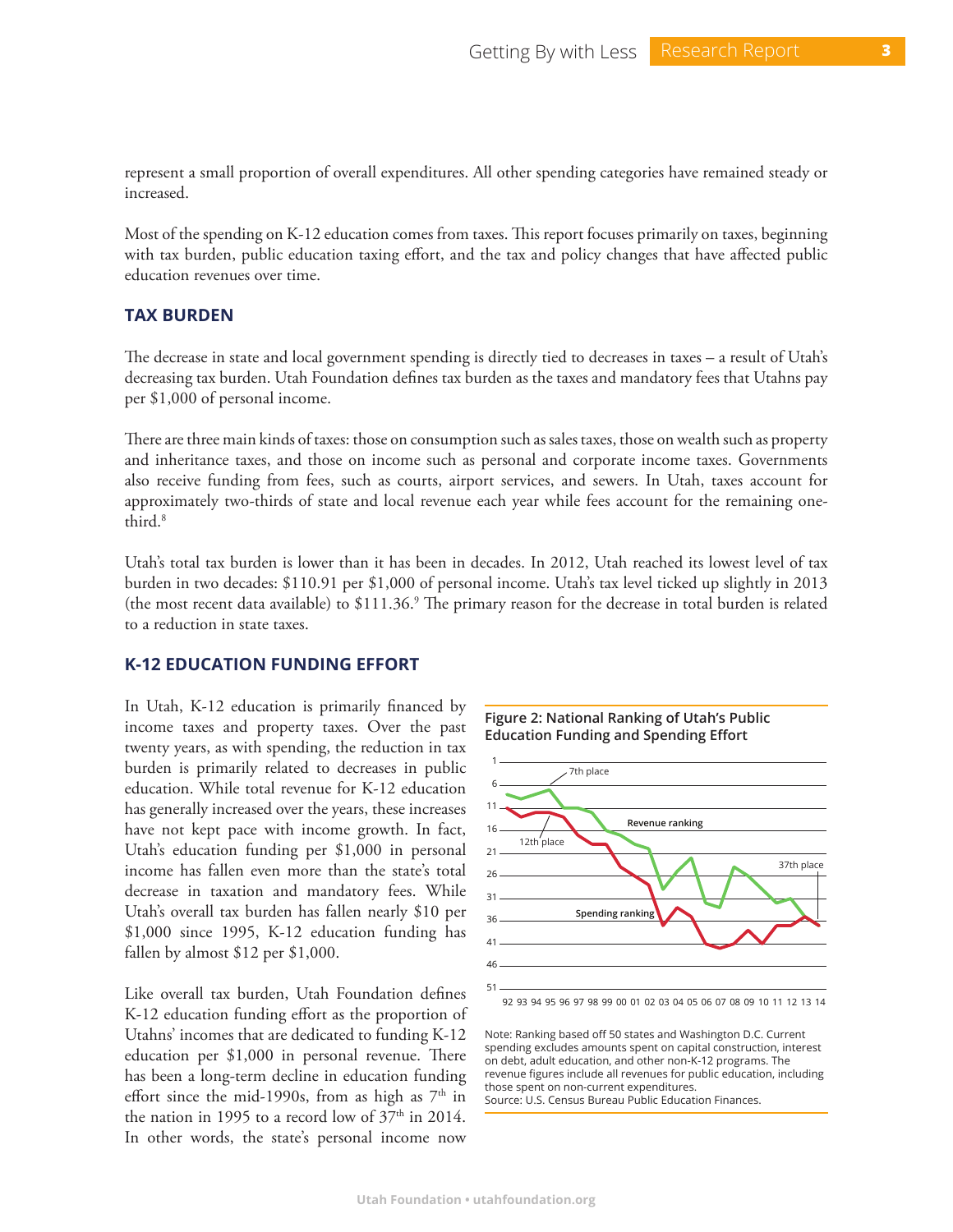invested in Utah public education has diminished significantly while that proportion in other states has diminished to a lesser extent, remained stable, or risen.

Figure 3 clearly shows the tax revenues in Utah that are decreasing as a portion of personal income. Income tax revenue is decreasing. The state-mandated basic levy property tax is decreasing. "Other revenues," which are primarily federal amounts, are also decreasing. However, other local property taxes, controlled by local school district boards and the voters in these districts, increased over the same period.

It is important to note that tax reductions as a portion of personal income are due in part to increasing incomes over time. Actual tax revenues may have been decreasing, remaining stable, or simply not increasing along with incomes.



**Figure 3: Utah's K-12 Education Revenues per \$1,000 of Personal Income, and U.S. Average**

Utah's funding effort decreased over 20 years from \$56 per \$1,000 of personal income in 1995 to \$41 in 2014. This equates to a total reduction of 25.7%.10

However, the state does not collect all of the revenues that go into the calculation of K-12 education funding. Some are federal and others are local. Accordingly, Utah Foundation determined that a better measure might be to calculate the increase in funding needed to reach Utah's level of effort in 1995 using only amounts controlled by the state government. For school year 2014, \$2.7 billion was from income taxes and \$300 million was from the state-mandated basic levy property tax. This is a combined total just short of \$3 billion.<sup>11</sup>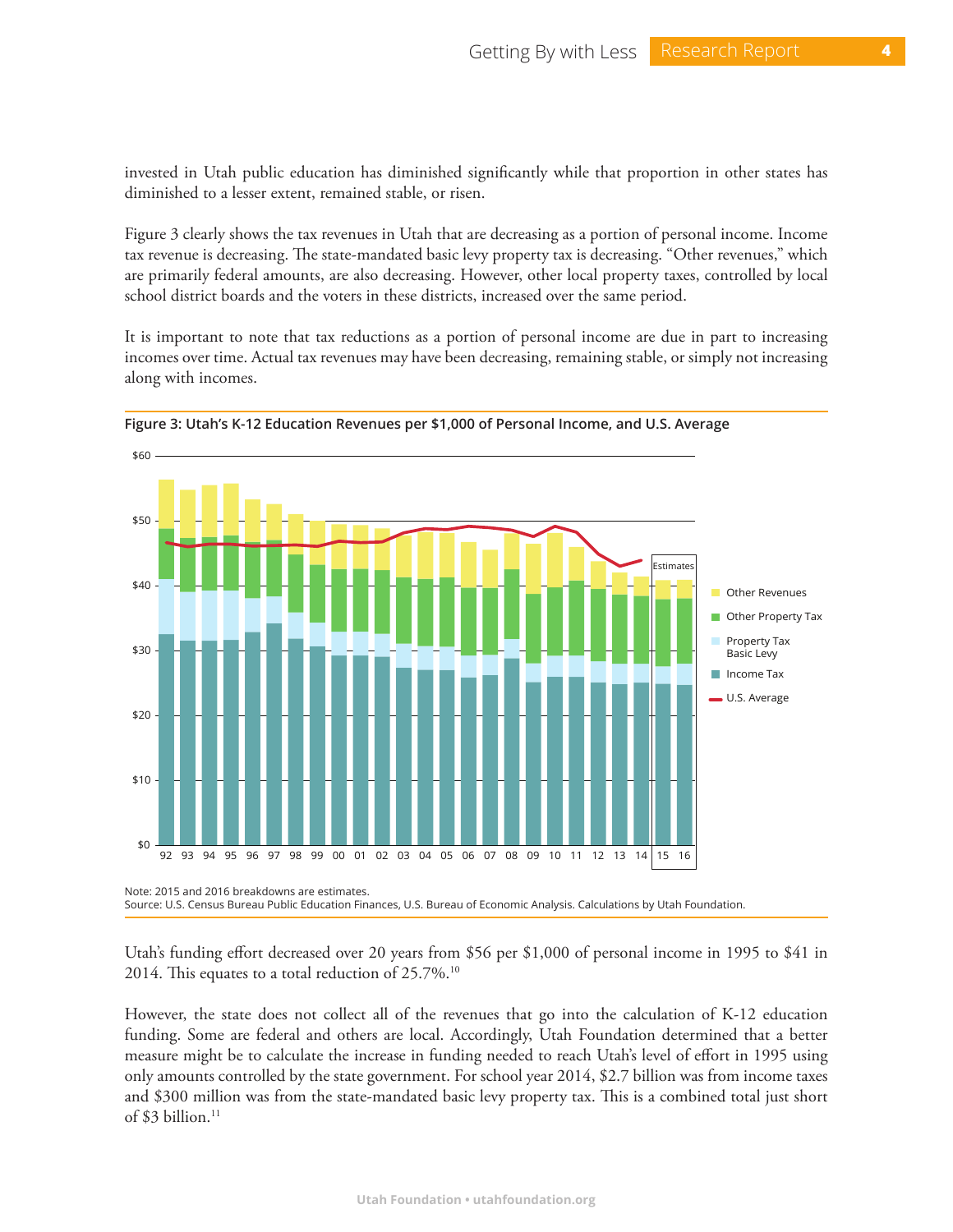Utah's reduction to income tax and basic levy revenues over 20 years per \$1,000 of personal income from \$39 in 1995 to \$28 in 2014 equates to a total reduction of 28.7%.12 Increasing revenues in 2014 by \$11 per \$1,000 of personal income to \$39 – or an increase of 40.4% – would have required an increase in revenue of \$1.2 billion. This would bring income tax and basic levy revenues to \$4.3 billion.13 A boon for school revenue of this size would result in an increase in funding of nearly \$2,000 per pupil, or an average of over \$1.2 million for each Utah school.

Utah is not alone with a decreasing K-12 education funding effort. The national average effort was flat through the early 2000s and increased – in part due to federal investments – for several years until 2010. However, since then it has slipped from \$49 per \$1,000 of personal income in 2010 to \$45 in 2014, a decrease of 11%. See Figure 3 for details.

These calculations are based upon U.S. Census Bureau estimates. These spending and revenue estimates are lower than the numbers detailed in the Utah State Board of Education reports and from other Utah sources (see the note for differences).14 However, it would be prohibitively difficult to determine these amounts for each state in the nation. Accordingly, while they have their shortcomings, Utah Foundation uses the U.S. Census Bureau calculations – informed by USBE – to determine K-12 education finance efforts.

# **DECREASES IN EDUCATION FUNDING**

Decreases in education funding have come primarily on the heels of four major policy changes. One is the Truth in Taxation laws in the 1980s which were implemented to curb property tax increases. Then, in 1995 and 1996 there was a tax relief effort that resulted in cuts to property tax revenue expansion and income taxes (as well as sales tax exemptions for the ski industry and others).15 Another was in 1996 when voters changed the Utah Constitution to allow higher education to share the income tax portion of education funding. Lastly, income tax reform in 2007 decreased revenue for education.

Note that the sum of these changes is greater than the \$1.2 billion estimate based upon revenues for K-12 education per \$1,000 personal income. One possible explanation for this is if the changes of the mid-1990s had not been made, today's education funding effort would have even been higher than the effort in 1995. As a point of caution, these policy changes would have affected one another and economic growth, thus affecting overall K-12 education funding impacts.

# **INCOME TAX**

Income tax and policy changes over the past 20 years have resulted in an estimated \$350 million annual, inflation-adjusted reduction to income taxes. This is a rough estimate since the tax and policy changes did not happen in a vacuum, and thus could have impacted one another or the state economy itself. This calculation is based upon fiscal impact estimates made when these laws were passed. Before calculating these estimates, this report examines the history of the income tax and the background to the tax changes. The income tax portion of this report focuses primarily on the personal income tax, since corporate income tax makes up a small portion of overall tax revenue.

# **History**

During the Great Depression, numerous states began to look toward broadening the tax base by reaching beyond property owners.16 One way to do this was by taxing income. Utah followed this trend and adopted the income tax in 1931. The first returns were received in 1932.17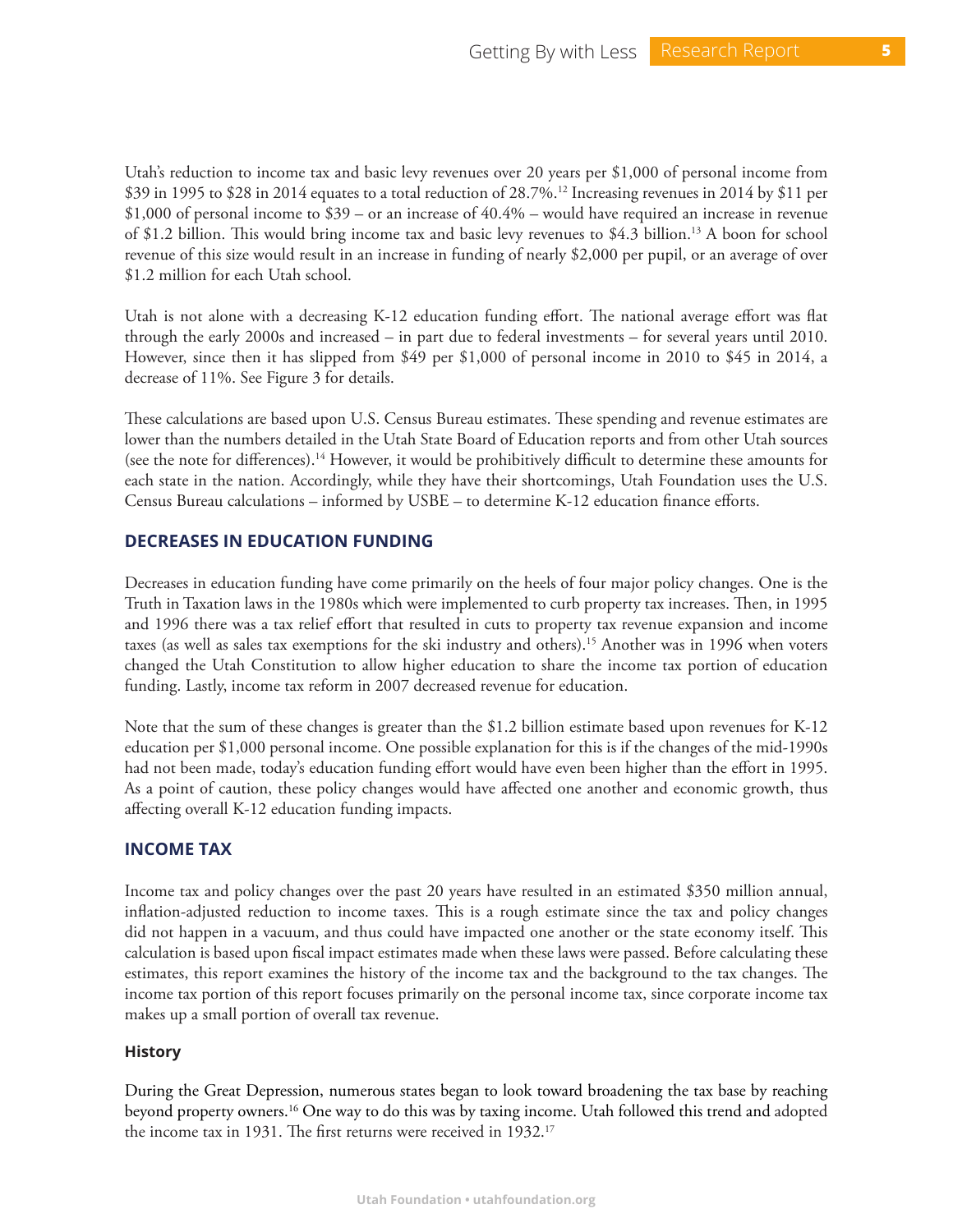In 1946, voters adopted an amendment to the Utah Constitution stating that "revenue received from taxes on income… shall be allocated to the support of the public school system…" by putting such revenue toward what is now referred to as the Education Fund. That went into effect in 1947. This indelibly tied the income tax to K-12 schools and, as is discussed later in this report, to higher education.

Since its inception, per capita collection has increased, though with periodic dips. The largest such dips coincided with U.S. economic recessions, particularly the 1981-82, 2001, and 2007-09 recessions. The most recent recession began months after the Utah Legislature made final changes to what would be the largest income tax reduction since the tax's inception. A smaller, though still major tax cut, had come just ten years before.

The 1996 Utah Legislature passed several changes that affected income tax revenue. These changes came on the heels of a rapidly expanding economy at a time when Utah Foundation noted that the education fund contained "more money than was needed to fund public education."18

The 1996 laws provided income tax deductions for health insurance premiums of self-employed workers, for contributions to a College Savings Incentive Plan, and for lowering the top tax bracket from 7.2% to 7.0%. Other lower brackets were reduced the following year.

#### **Tax Brackets**

Two often-cited measures of income tax fairness are horizontal and vertical equity. Horizontal equity is when people that are in similar situations pay the same amount. Vertical equity dictates that people with ability to pay more do pay more. Progressive vertical equity is that people with the ability to pay a higher rate pay more, and regressive is the opposite. Progressivity and regressivity are determined by tax brackets, as well as the phase-out of credits and deductions at increasing income levels.

When paying federal income taxes, wage earners pay 10% tax on a certain portion of their income, 15% on the next portion, 25% on the next, all the way up to 39.6% for very high earnings. The portions of income are adjusted each year with the Consumer Price Index to account for inflation. For example, in 2016, all single tax filers must pay 10% on their adjusted earnings of up to \$9,275, 15% between \$9,275 to \$37,650, and so on until paying 39.6% on earnings over \$415,050.19



**Figure 4: Income Tax Bracket "Creep" - Income threshold subject to highest tax rate, 1931 to 2007,** 

Utah income taxes were subject to tax brackets until 2007. However, unlike the federal brackets, they were not tied to inflation. As such, the Utah income tax succumbed to "bracket creep" over the years. For instance, when the income tax was first implemented in 1931, the top tax bracket for all filers was for income of \$8,000 and over. When adjusted for inflation, this is equivalent to over \$100,000 today. The brackets were most recently adjusted in 1973, 2001, and 2006.

Note: Top tax bracket for married people filing jointly and heads of households. Source: Utah State Tax Commission, Utah Foundation calculations.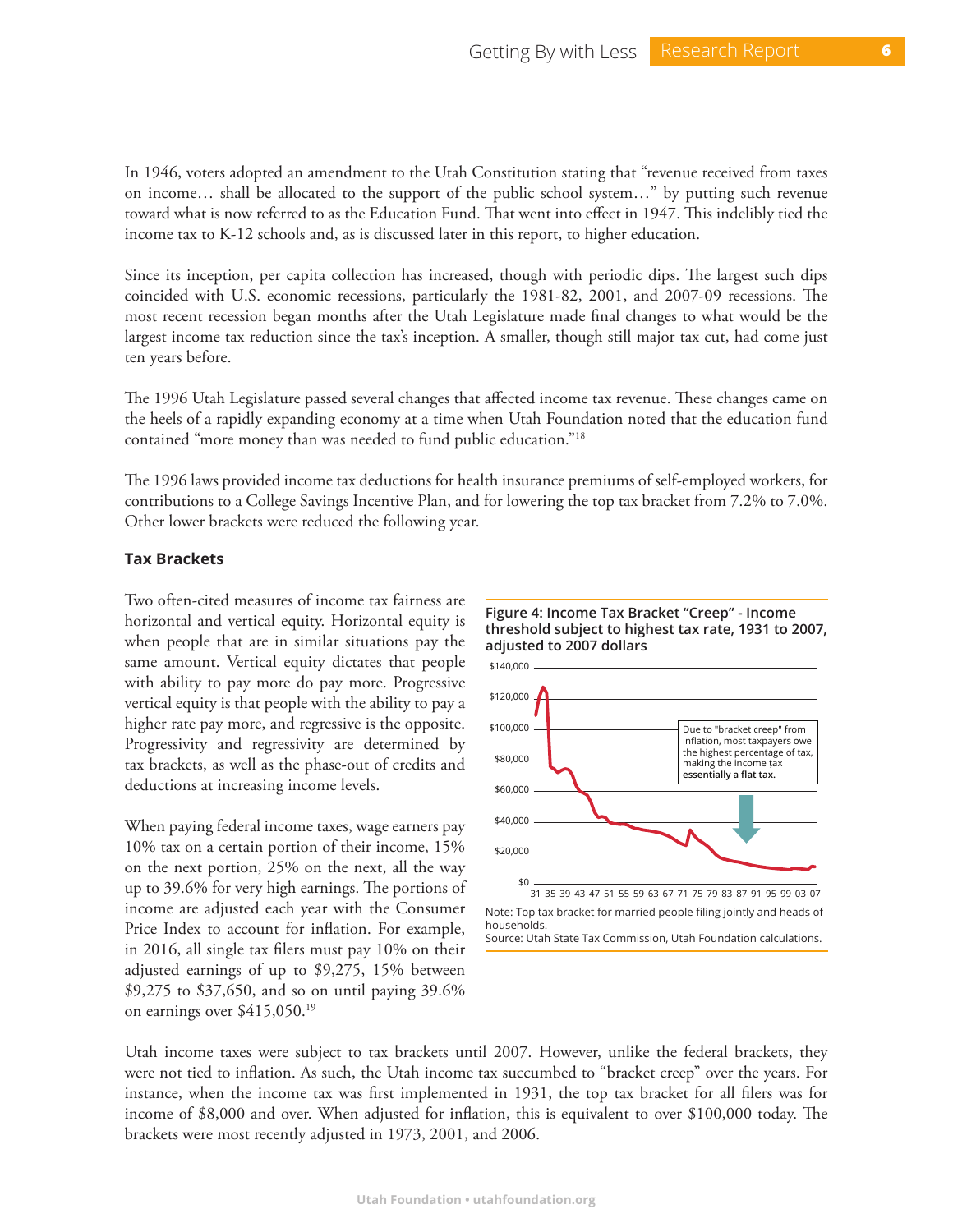In 2007, the last year of tax brackets in Utah, the top tax bracket for married people filing jointly and for heads of households was \$11,001 and more. For singles and married people filing separately it was \$5,501 and more. Accordingly, in 2000, Utah Foundation reported that some thought that "Utah's income tax had become effectively a one-rate system" since most taxpayers were in the top bracket.<sup>20</sup>

# **The 2007 Tax Cuts**

In 2007, cuts to sales and income taxes were passed unanimously by the Utah Legislature and signed by Governor Huntsman. The 2007 tax cuts – branded as tax relief and reform – essentially provided a tax cut for 98% of all Utahns.<sup>21</sup>

These cuts removed the bracket system in lieu of a flat rate for all income. This lowered what had been effectively a flat rate of 7.0% to an actual flat rate of 5.0%. Bracket creep had been partially responsible for the increase in income tax revenue per person over time. Bracket creep occurs when tax brackets are not adjusted for inflation and rising incomes push taxpayers into higher tax brackets over time even if their incomes are only rising with inflation.

It is generally accepted that relying on bracket creep for revenue increases is not good policy. Nonetheless, bracket creep did result in a gradual increase to Education Fund revenues. More importantly, lowering of the rate by two percentage points resulted in the largest decrease in income tax revenue since implementation.

# **Aggregated Income Tax Changes**

The 2007 tax cuts are not the only income tax law changes that affected Education Fund revenues in the last 20 years. Those and additional cuts are shown in Figure 5. The figure, to make it easy to follow, is limited to bills passed since 1995 with more than a \$1 million impact. Legislation that increased or decreased revenues in the Education Fund by more than \$1 million from 1995-2016 resulted in a total decrease of

| Year  | <b>Bill Number</b> | <b>Bill Name</b>                                                | <b>Effect</b>  |
|-------|--------------------|-----------------------------------------------------------------|----------------|
| 1996  | <b>HB 404</b>      | <b>Health Care Insurance Deduction</b>                          | -\$5,906,966   |
|       | HB 405             | Minimum School Program Act Amendments                           | 2,215,112      |
|       | SB 237             | <b>Income Tax Reductions</b>                                    | $-59,069,657$  |
| 2001  | SB 36              | Individual Income Tax - Bracket Adjustments                     | $-23,714,875$  |
| 2005  | <b>SB13</b>        | Individual Income Tax – Subtraction for Certain Military Income | $-1,293,248$   |
| 2006  | SB 4001            | Income Tax Amendments                                           | $-85,866,551$  |
| 2007  | SB 223             | <b>Tax Amendments</b>                                           | -138,679,863   |
| 2008  | SB 359             | Tax Changes                                                     | $-23,641,265$  |
| 2009  | <b>SB14</b>        | <b>Financial Incentives for Motion Picture Productions</b>      | $-8,470,747$   |
| 2010  | SB 242             | Economic Development Incentives for Alternative Energy Projects | $-5,087,141$   |
| 2012  | <b>HB 365</b>      | <b>Revisions to Tax</b>                                         | 4,374,941      |
|       | <b>HB35</b>        | Extension of Recycling Market Development Zone Tax Credits      | $-2,136,599$   |
| 2014  | <b>HB 74S01</b>    | <b>Energy Efficient Vehicle Tax Credits</b>                     | $-1,300,000$   |
| Total |                    |                                                                 | -\$348,576,859 |

| Figure 5: List of Bills Passed Between 1995 and 2016 with Effects of Greater than \$1,000,000 on |  |  |  |
|--------------------------------------------------------------------------------------------------|--|--|--|
| Education Funding, adjusted to 2015 dollars                                                      |  |  |  |

Note: Only bills with ongoing changes are included.

Source: Utah Office of the Legislative Fiscal Analyst fiscal notes to bills.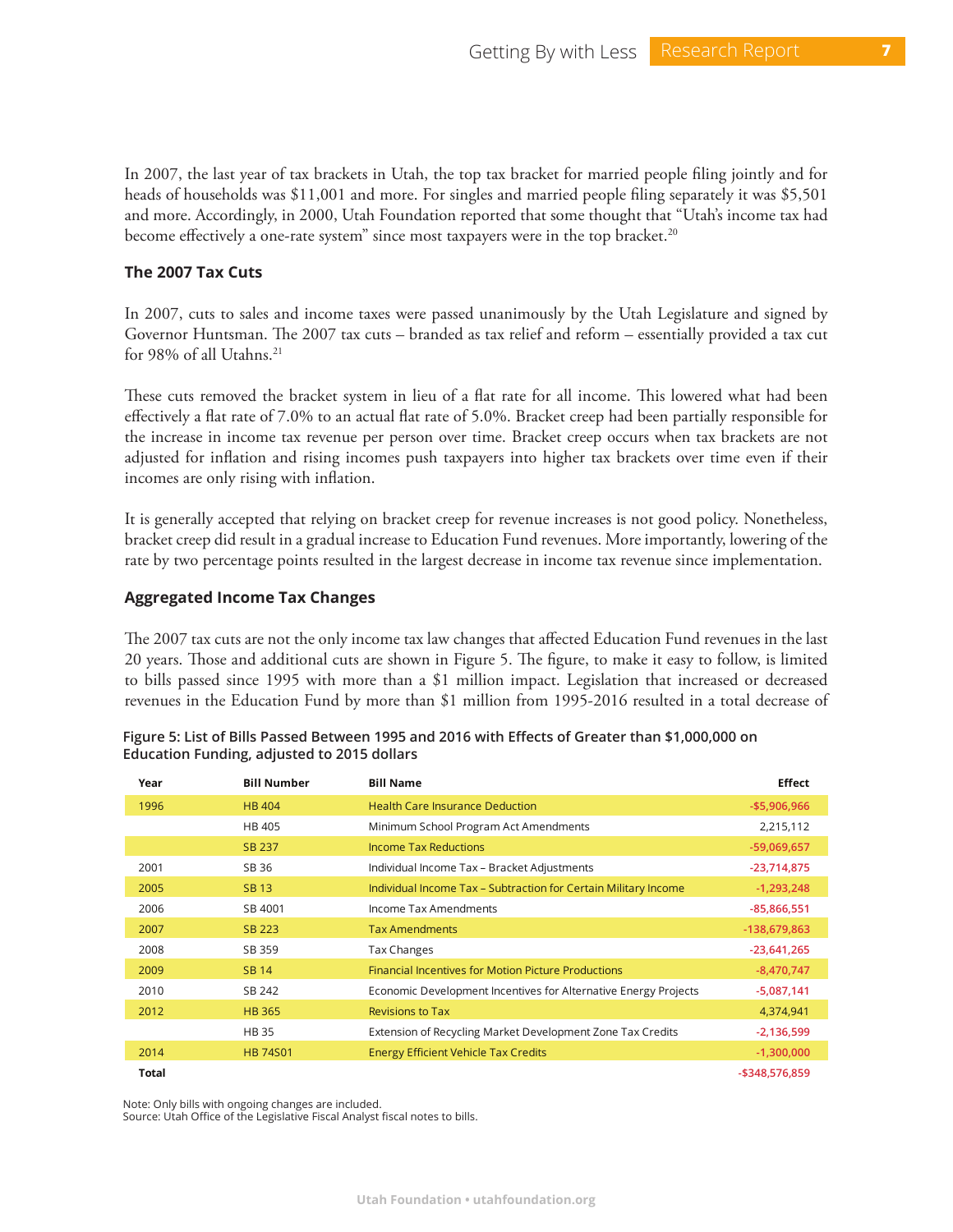nearly \$350 million dollars. That is, the Education Fund currently has approximately \$350 million less revenue each year in inflation adjusted dollars.

In addition to those bills with effects over \$1,000,000, there are bills passed almost every year that have smaller effects. The bills passed between 2012 and 2016 had some small negative effects and small positive effects on the Education Fund. See Figure 6 for annual effects and the appendix for details.

**Figure 6: Total Expected Annual Effects on the Education Fund of Bills Passed between 2012 2016**

| Year | Amount        |
|------|---------------|
| 2012 | \$3,266,000   |
| 2013 | 1,435,000     |
| 2014 | 1,198,000     |
| 2015 | $-1,763,000$  |
| 2016 | $-6,251,400$  |
| 2017 | $-2,131,100$  |
| 2018 | $-$2,763,700$ |

Note: These amounts are not adjusted for inflation since the Consumer Price Index estimates for 2016-2018 were not available at the time of publication. See the appendix for details. Source: Utah Office of the Legislative Fiscal Analyst bill fiscal notes, Utah Foundation calculations.

# **Exceptions and Inducements**

There are additional important components of income taxes that affect revenues, such as exceptions and inducements. These are generally used to promote the public good, bolster economic development, increase economic efficiency, and sometimes simply used to create what is considered good tax policy.<sup>22</sup> However, by their very nature, they lower income tax revenues.

Exceptions include deductions, exemptions, and some tax credits. The most common deduction is the standard deduction that people claim when they file their taxes. These are included in tax policy because lawmakers recognize that some of one's income is spent on things that are either basic for survival or are considered social goods. Deductions are related to taxpayers' expenses and account for those expenses that would otherwise be taxed. These remove a portion of one's income from taxation.

The most common exemptions are the "personal exemption" and those tied to taxpayers' dependents. These are in effect the same as deductions. Under Utah's current flat-rate tax, deductions and exemptions are combined into a "taxpayer tax credit" which phases out with higher incomes.

Policy makers not only use tax code to provide revenue, but also to induce certain behavior. This is often done using inducements such as tax credits, like those used to induce people to install solar power arrays on their homes and businesses and those used to entice the filming of motion pictures in the state.

In total there are 69 exceptions and inducements to personal and corporate income taxes in Utah.<sup>23</sup> Their estimated total value is \$1.4 billion, which result in foregone income tax revenue. The largest, by far, is the taxpayer tax credit that totals \$1.2 billion.<sup>24</sup> Others include individual taxes paid to another state totaling \$73 million, the retirement tax credit totaling \$45 million, a corporate Credit for Research Activities of \$40 million, a corporate Enterprise Zone Tax Credit of \$14 million, an individual Tax Credit for Increased Research of \$13 million, and a corporate Economic Development Tax Increment of \$11 million.

A flurry of tax credit and incentive bills passed the Utah Legislature in the early parts of this decade. One of them, Senate Bill 198 Economic Development Incentive Amendments from 2010, is expected to result in a modest reduction to Education Fund revenue of around \$6 million.25 Another of them, SB 100 Income Tax Credit or Refund Amendments from 2010, would forgo approximately \$35 million but its fiscal note indicated that the Utah State Tax Commission was "not currently enforcing provisions of statute as written and thus elimination of those provisions will not result in real revenue loss."26 SB 65 Alternative Energy Development Tax Incentives from 2012 could forgo Education Fund revenue of around \$60 million by 2025.27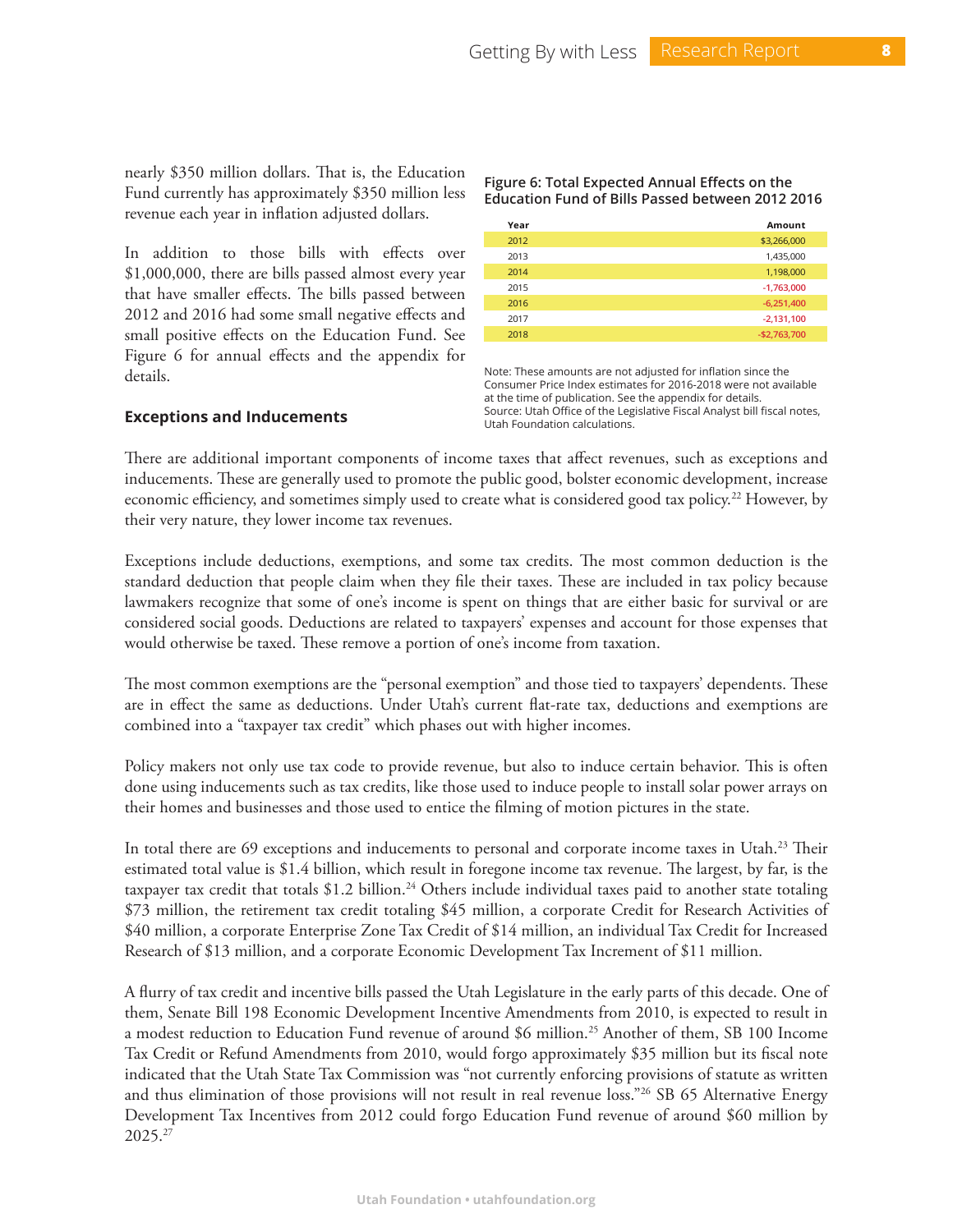The biggest potential effect is through SB 242 Economic Development Incentives for Alternative Energy Projects from 2010. The bill's fiscal note concludes that "enactment of this bill would result in foregone revenue in the long run of up to \$360 million annually."28

During the 2016 Third Special Session, the Utah Legislature passed House Bill 3001 – Tax Credit Review Amendments. This requires that the Revenue and Taxation Interim Committee review credits, including those related to individual income tax and corporate income tax. The review will pertain to the cost, purpose, benefit, and effectiveness of the credits.<sup>29</sup> If the review results in reduction or repeal of any credits, revenues in the Education Fund would rise.

# **1996 CHANGE TO THE SCHOOL FUND**

The Education Fund was created in 2006. Prior to that, funding from income taxes flowed to the Uniform School Fund.<sup>30</sup> However, both were used in essentially the same manner.

In 1996, the Utah Legislature passed Proposition 6, allowing voters to decide on a Utah constitutional amendment that resulted in K-12 public education sharing Uniform School Fund revenues with higher education and with the Utah College of Applied Technology. The summary text to Proposition 6 read as follows:

Amends the Utah Constitution to 1) establish the definition of "public education system" for purposes of authorizing the expenditure of the available interest from the State School Fund and revenues from the Uniform School Fund in support of the public education system; and 2) specify that the revenues from income tax or intangible property tax are to be used for the support of the higher education system in addition to the public education system.<sup>31</sup>

Voters passed this amendment and five others that same year. It may seem significant to change the Utah Constitution, but it is not nearly as uncommon as changing the U.S. Constitution. In fact, by 1996, Utah's centennial year, voters had already considered 140 amendments and had passed 91 of them.<sup>32</sup>

Since the passage of Proposition 6, higher education has been appropriated as much as 25% of the Education Fund per year – topping out in 2008. Between 2015 and 2017, over 20% of this fund was used to fund higher education, in lieu of being allocated funds from the General Fund.

When Proposition 6 passed, the Utah Education Association's director of advocacy programs and political action said that "the bottom line is, we don't think it will result in less funding for public schools… we can change it and include higher education and still do as well for public schools."33 A vote against the amendment would not necessarily have ensured more funding for K-12 education, because the income tax could have been reduced in future years if policymakers thought the fund contained more revenue than the schools needed.



**Figure 7: Per-Pupil Higher Education Funding** 

Note: Figure does not include those in continuing education or those in self-supported remedial education at the institutions. Excludes capital facilities and Utah College of Applied Technology amounts.

Source:Utah Office of the Legislative Fiscal Analyst, Utah System of Higher Education. Utah Foundation calculations.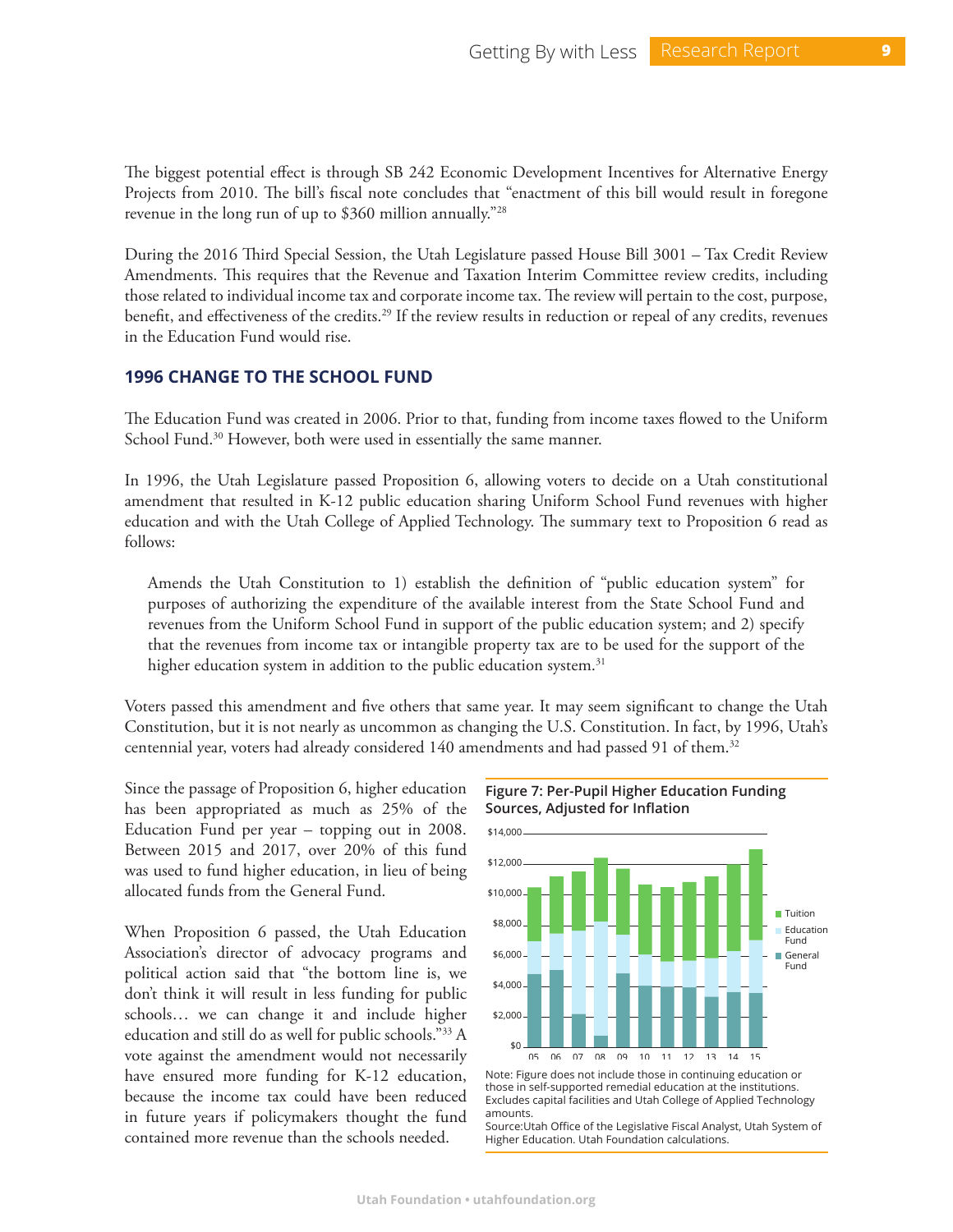Education Fund revenues used by higher education have fluctuated over time, but funding has trended upwards, from \$50 million in 1997 to over \$800 million twenty years later.<sup>34</sup> However, the funds directed toward higher education have not necessarily resulted in a higher level of funding for Utah's colleges and universities. Figure 8 shows that in years when Education Fund dollars increased significantly, such as 2007 and 2008, General Fund dollars decreased. The same is beginning to show for 2013 through 2015. In recent years, Education Fund amounts appropriated to higher education have fluctuated between 30 and 90 percent of their sales tax funds, depending on the needs and revenues each year as determined by the Legislature. The Education Fund revenues have acted as pass-through amounts that have allowed General Fund revenues – from the state sales  $tax - to$  be used for other governmental services.

# **Linkage of the Education and General Funds**

The Proposition 6 constitutional amendment provided a linkage between the Education Fund and the General Fund that did not previously exist. As noted, the decrease in funds available to public education have not necessarily resulted in an increase in funds for higher education. That is because General Fund dollars (which are mostly from sales taxes) previously allocated to colleges have been shifted to other programs, such as transportation. The result of Proposition 6 is that funds can now pass fluidly between each of the previously separate funds, as illustrated in Figure 8.

Transportation earmarks from the General Fund can tangentially affect K-12's share of the Education Fund since a more limited amount of general revenue in the General Fund puts pressure on higher education to compete with Education Fund dollars.

The transportation earmarks (or set-asides) from the General Fund are an estimated \$550 million in 2017. These have steadily increased since the enactment of House Bill 1008 from the 2005 First Special Session, which created the Transportation Investment Fund of 2005 to maintain state and federal highways.<sup>35</sup> At that time, total earmarks were less than \$50 million per year. The increase is expected to slow in coming years as the increases of revenues into the fund reach codified limits.36 This limit will likely be reached in 2018.

On the surface, it might appear then that transportation has been experiencing a sharp increase in revenues. However, this is not the case.







As previously shown in Figure 1, the ratio of transportation expenditures to personal income has held steady for the past 20 years. This is due in part to a motor fuel tax that had not increased since being set at 24.5 cents per gallon in 1997. Revenue from that tax has been losing value to inflation ever since. While the motor fuel tax was changed in 2015, by 2016 the change had not significantly increased transportation funding.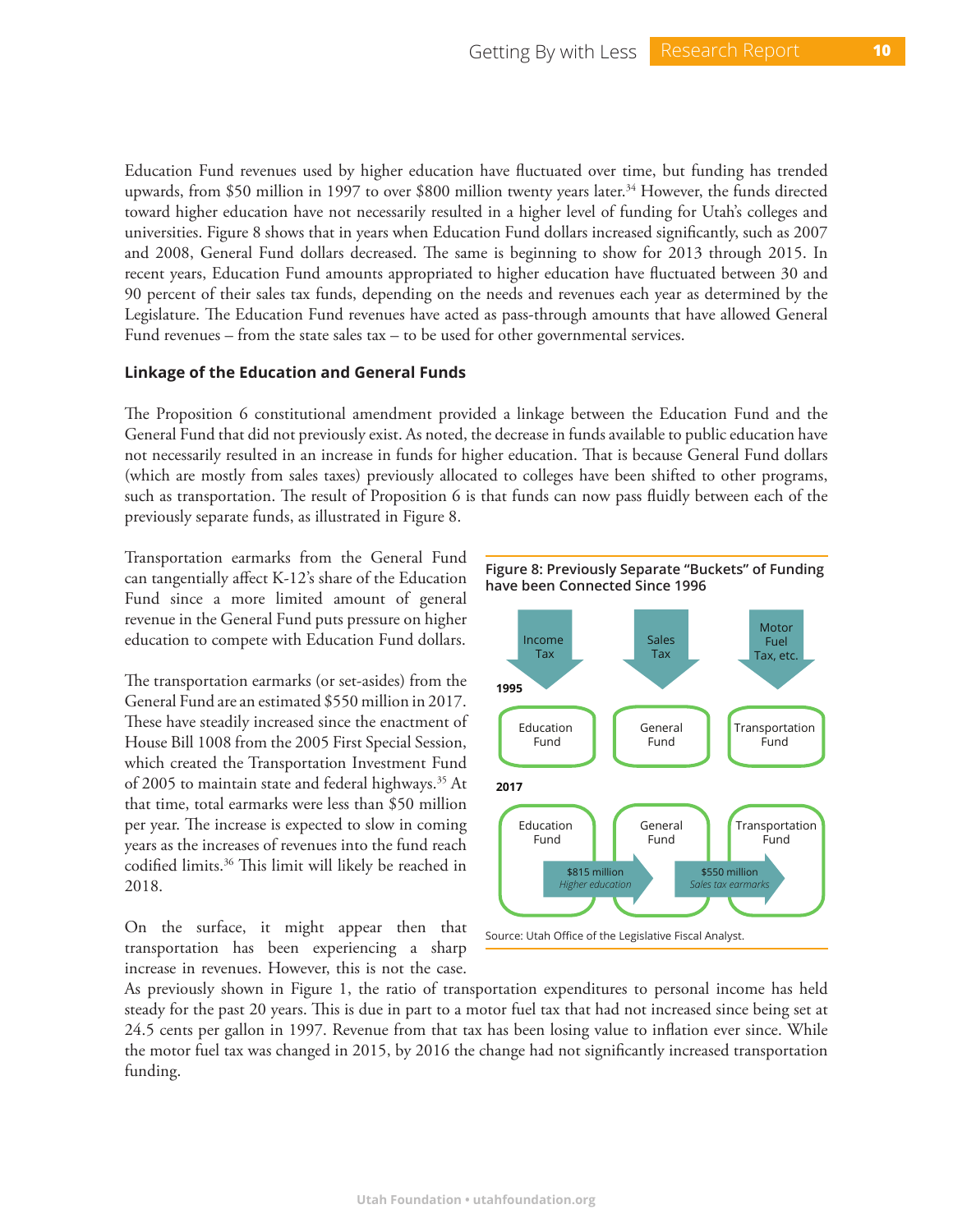# **PROPERTY TAX**

Effects of tax and policy changes over the past 20 years have resulted in annual, inflation-adjusted reductions in revenue of over \$600 million from the basic levy property tax. This is the state-mandated tax that is used for public schools.

#### **Overview**

Property taxes are levied locally, by cities and towns, counties, school districts, and special taxing districts. The tax levels are typically based upon property valuations set by county assessors. Each county collects these taxes and then distributes them to the taxing entities. The Utah State Tax Commission values "centrally assessed property" such as railroad and utilities that cross county lines.

For the 2015 school year, \$300 million in school revenues were from the basic levy. Another \$700 million were from voted local and board local levies. The remaining local school property taxes equaled nearly \$600 million for debt payments on buildings and capital projects.

In Utah, education funding is actually shifting more toward the state's responsibility. In the early 1990s the state was responsible for 51% of education funding. It is now responsible for 58% – compared to 47% nationally.<sup>37</sup> This is due in part to Utah state code restricting local revenue generation. That said, many school districts do not levy as much as they could, leaving potential property tax revenue on the table, which elected officials may forego in deference to their constituents.

# **History**

The Utah Territory began charging a 1% tax on property in 1851, though most of the tax at that time was paid in grain.38 In 1896, when Utah became a state, it used a statewide tax of its residents based upon their real and personal property. The tax was assessed by the state until 1935 and then was periodically stateassessed until 1945.39

With the introduction of income and sales taxes in the early 1930s, and with property tax law and rate changes over time, the property tax has had a declining proportion of the overall state revenue. Income, sales, and property tax now each make up about one-third of the state's tax revenue.

# **Changes since the Mid-1990s**

During the mid-1990s, in response to rising property values, the Utah Legislature increased property tax exemptions and reduced the state-mandated basic levy for schools. In 1994, the Utah Legislature increased the exemption for primary residential property from 29.5% to 32%, and at the same time it lowered the basic rate from 0.4275% to 0.4220%.<sup>40</sup> Larger changes came the following year.

In 1995, in response to large state surplus and "continued complaint about the property tax from areas which had just been revalued," the Utah Legislature lowered the basic levy by 32% and raised the residential exemption to 45% (the maximum allowable under the Utah Constitution).<sup>41</sup> This equaled a \$67 million tax cut to basic levy revenues.

In 1996, the Utah Legislature again saw surpluses and gave tax cuts, \$25 million of which were to basic levy revenues. These cuts equaled a 35% reduction from 1994 to 1996.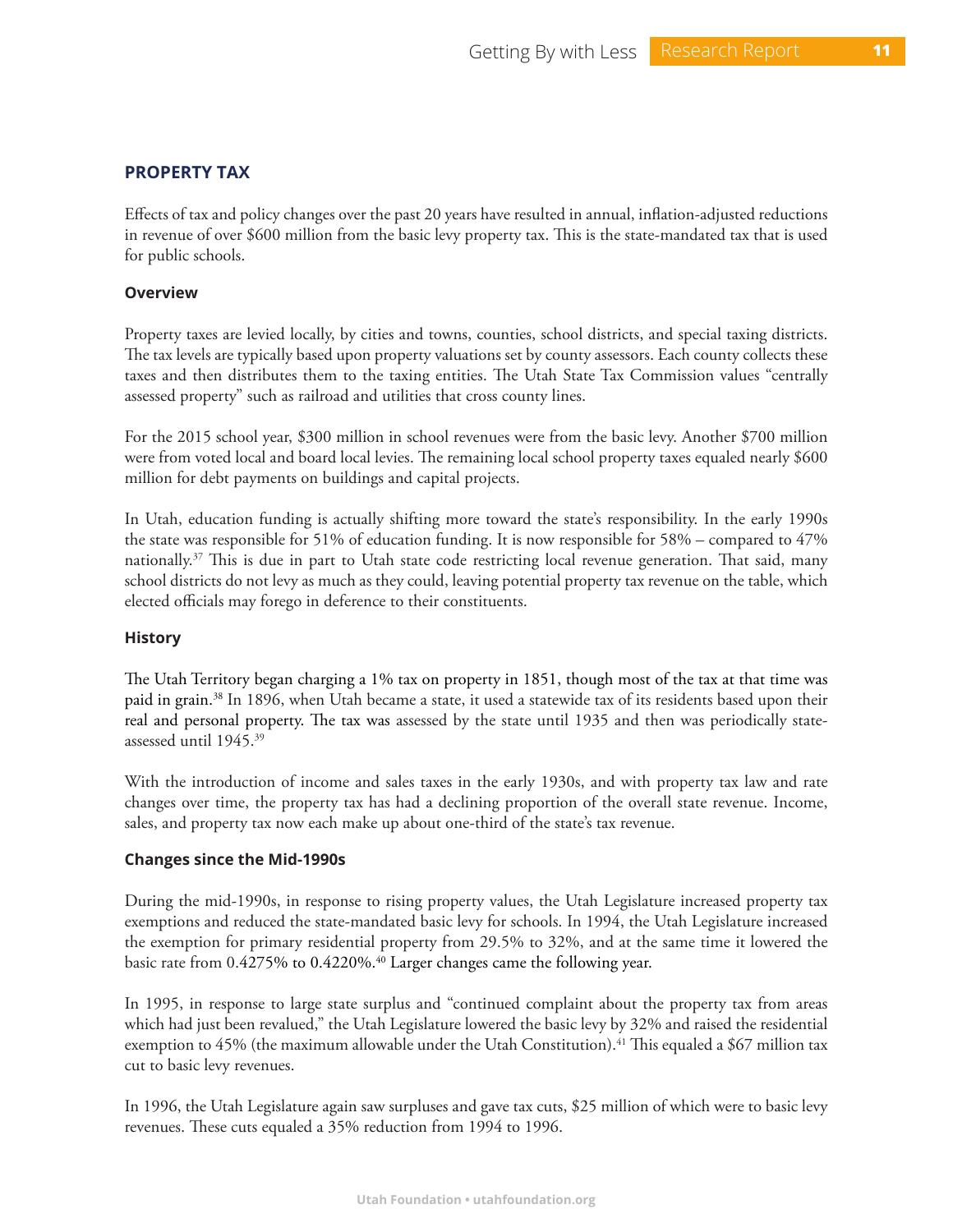#### **Exemptions**

Changing the tax rate is fairly straight forward, but exemptions require a bit more discussion. As noted, exemptions played a role in the property tax changes in the 1990s. As an example of a property tax exemption, a Utahn with a house valued at \$200,000 and a 45% exemption would only pay property tax on \$110,000 of the value of the home.

In 1982, voters approved a constitutional

#### **Figure 9: Property Tax Exemptions for Primary Residences**

| Year | Exemption |
|------|-----------|
| 1983 | 25%       |
| 1991 | 29.75%    |
| 1992 | 29.50%    |
| 1994 | 32%       |
| 1995 | 45%       |
|      |           |

Source: Utah State Tax Commission, and Laws of the State of Utah passed at the 1991 General Session of the Forty-Ninth Legislature, Authority publishers.

amendment allowing property tax exemptions to a more broadly defined "primary residential property," and the Utah Legislature voted on a 25% exemption effective in 1983.<sup>42</sup> In the 1990s, residential property tax exemptions rapidly increased to the level they are today.

Other types of property tax exemptions and abatements include those for veterans with disabilities, armed forces personnel, people who are legally blind, some lower income older Utahns, people with disabilities, and people experiencing "extreme hardship."<sup>43</sup> Exemptions to the taxable or assessed value of the property result in an effective tax rate that is lower than the actual rate (see Figure 10).

#### **Truth in Taxation**

The 1995 property tax changes also made the basic school levy subject to "Truth in Taxation." Truth in Taxation affects how Utah governments and special districts set tax rates. This policy places pressure on local agencies to hold property tax revenues level without adjustments for inflation. By keeping revenue flat, Truth in Taxation tends to reduce inflation-adjusted revenues over time.

In 1969, the Utah Legislature passed a law to cap property tax increases that resulted from property revaluation to 106% of the previous year's revenue. This was in response to property tax reappraisal. Truth in Taxation was enacted in 1985 as a tradeoff to repeal the 106% limitation.



The Utah Legislature passed the Tax Increase Disclosure Act in 1985 with amendments in 1986. Simply, the act requires governing bodies to provide notices to the public and hold public hearings when the bodies make tax changes to increase their budgets.<sup>44</sup> Even holding the tax rate steady is considered a tax increase if property values are rising, because it results in higher revenues than the previous year. If new people and businesses move into an entities' tax jurisdiction resulting in new property development, revenues are allowed to increase from this growth without being labeled as a tax increase, but inflation is not accounted for.

The county auditor is required to establish a "certified tax rate," which adjusts the tax rate to hold the total tax revenue constant. To choose any rate higher than the certified rate, governments must advertise

**Figure 10: Property Tax Rate - Actual compared to**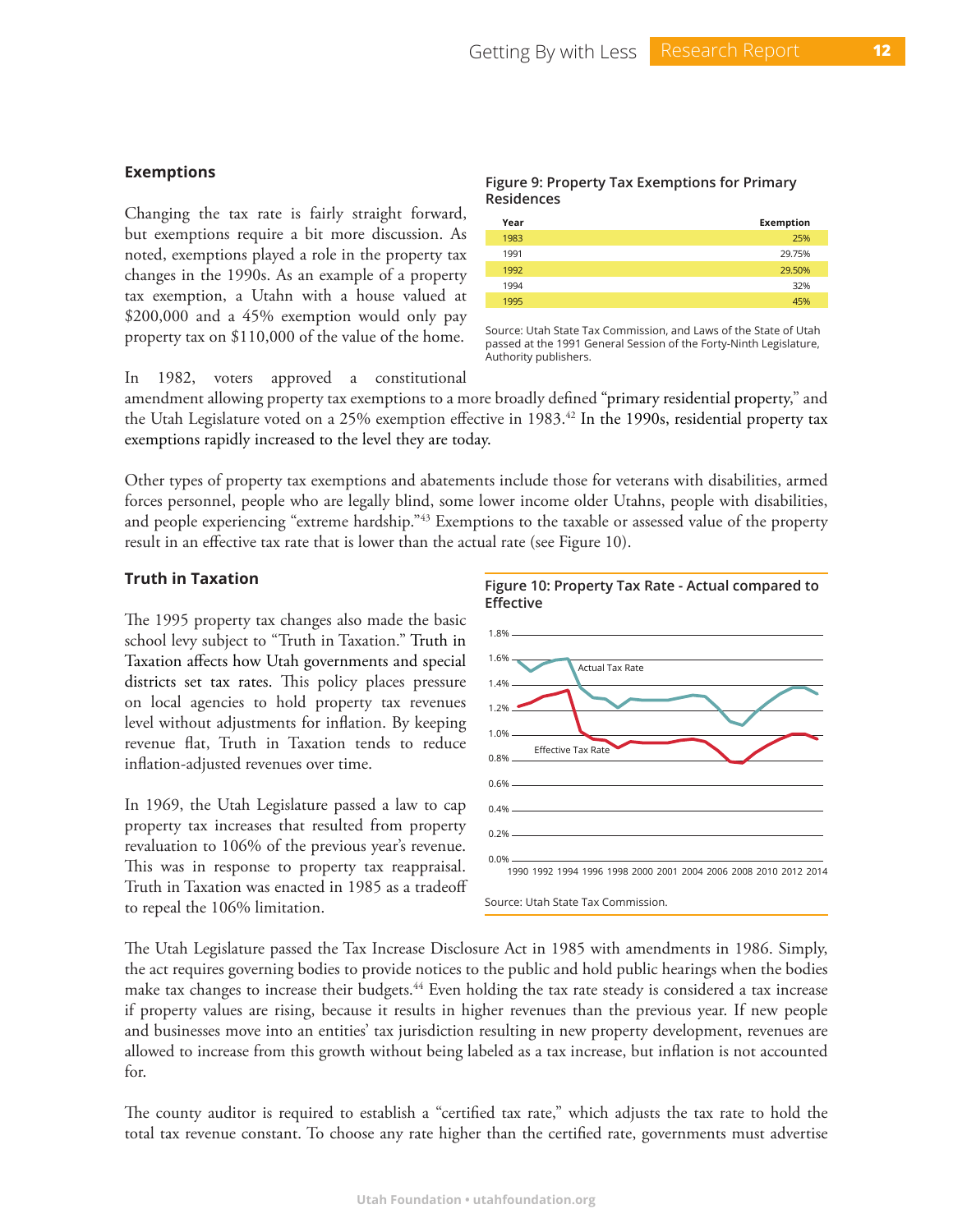that they are increasing taxes and hold a tax hearing. Prior to its applicability under Truth in Taxation in 1995, the basic levy property tax rate generally held steady for years at a time, like 1987 through 1990 and 1991 through 1993.<sup>45</sup> This allowed revenues to grow as property values rose. Now, the rate changes every year, typically trending downward as property values rise, as seen in Figure 11.

According to a 2007 analysis from the Utah Taxpayers Association, "property taxes have grown at a much slower rate since Truth in Taxation's enactment than before."46 Revenue grew at an annualized rate of nearly 10.8% between 1980 and 1986 (the six years before the law's enactment) but at 5.9% between 2000 and 2006. When accounting for inflation and population growth, these rates are about 7.0% and 5.5%. The Utah Taxpayers Association used these timeframes since they excluded the two reductions to the basic levy and other county reductions between the enactment of Truth in Taxation and 2000.

In part due to Truth in Taxation and to the mid-1990 tax relief, the basic levy has been funding a lower proportion of K-12 education over time. The difference between the basic levy revenue in 2014 and the revenue that could have been received in 2014 had the tax been kept at its 1994 rate is approximately \$608 million.

#### **Other Property Tax Reductions**

A recent property tax audit revealed other downward effects on property tax revenue. Growth has been inaccurately calculated, which lowered rates, reducing "roughly 1% of annual property tax collections," or "over \$100 million of improperly reduced property tax revenue" over the past decade.<sup>47</sup>

#### **Figure 11: Decrease in Basic Levy Property Tax Since 1980**



Source: Utah Office of the Legislative Fiscal Analyst.



**Figure 12: Basic Levy Difference between Collected**

Redevelopment agencies – or RDA – also affect revenue. They were authorized by the Utah Legislature in 1965.48 This allowed for cities and towns to create agencies that would rehabilitate or redevelop "blighted" areas in their communities.

As currently written, the Community Reinvestment Agency Act allows redevelopment agencies to direct incremental increases in property taxes caused by new development toward other uses, such as paying off bonds and other financing vehicles that pay for infrastructure that serves the property.<sup>49</sup> There are 76 RDAs in the state, though several are inactive. Over \$50 million in total property tax revenues was taken annually by RDAs between 2000 and 2007, and over \$100 million has been taken annually since 2008.50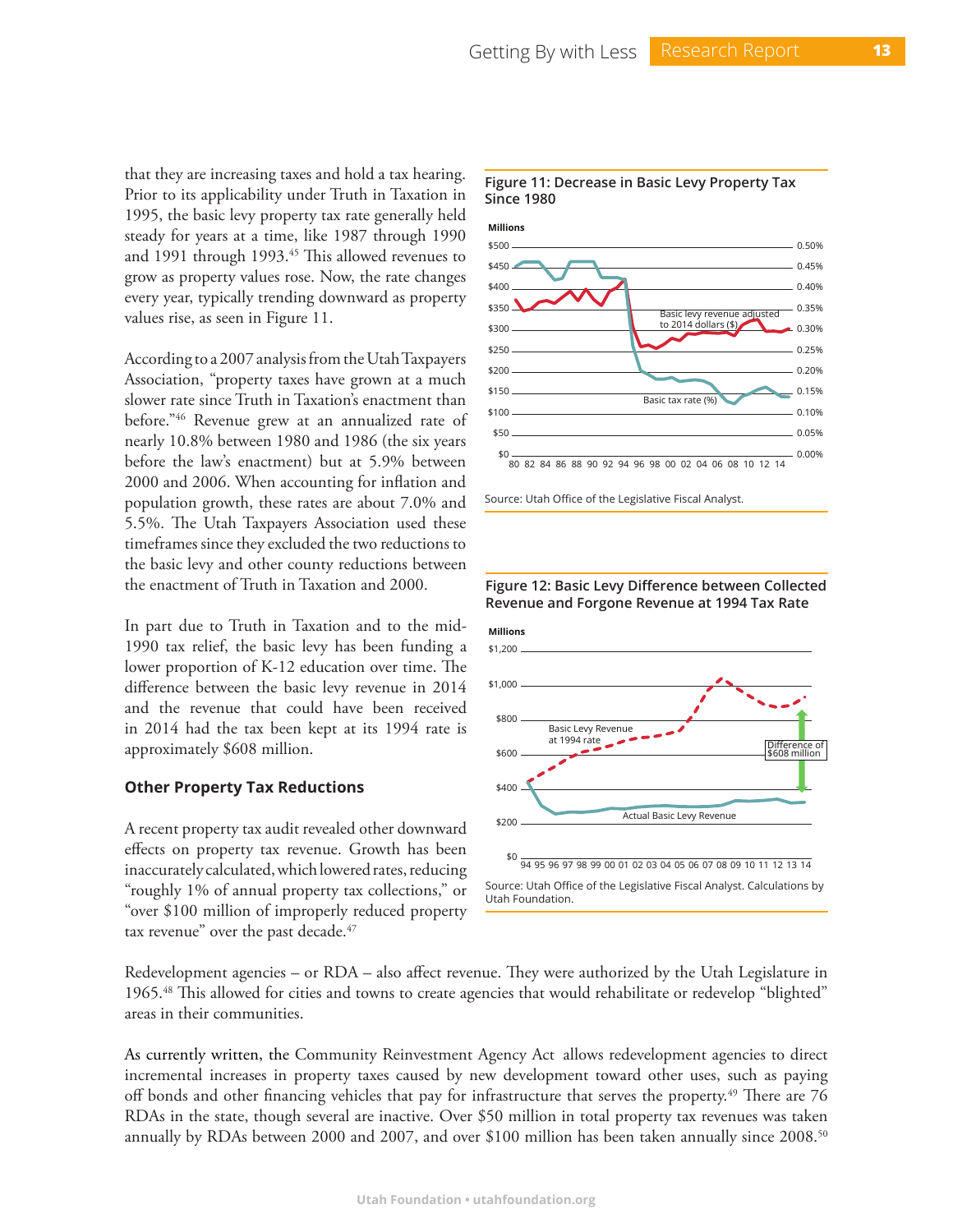A West Jordan Facebook datacenter deal that failed to materialize in 2016 was rejected in large part due to the State Board of Education being leery about the RDA funds that Jordan School District would have foregone under the project (Salt Lake County was also not interested in the deal).<sup>51</sup> RDAs have impacted the basic levy by an average of about \$13 million annually over the past ten years.

# **RECENT MEASURES TO INCREASE FUNDING**

There has been a recent increase to the basic levy for K-12 education revenues. In 2015, the Utah Legislature passed Senate Bill 97, which increased property taxes for individuals and businesses in a \$75 million K-12 school district equalization effort.<sup>52</sup> According to the fiscal note on the bill, homeowners in average homes (valued at \$250,000) could see an increase of just under \$50 per year. The revenue from Senate Bill 97 is not insignificant. However, it is a small portion of the increases in funding over the past five years, much of which has been consumed by school population growth and inflation over the past five year.

#### **Where did the \$1.8 billion go?**

Utah policymakers have claimed that over the previous five years an additional \$1.8 billion has been put into education.<sup>53</sup> This is true, and on its face seems significant for K-12 public schools.Almost

**Year Percentage Annual Amount** 2005 **4.57%** \$10,841,615 2006 4.30% 10,509,218 2007 3.66% 9,294,852 2008 4.41% 11,839,498 2009 4.30% 12,439,960 2010 5.94% 15,883,297 2011 6.07% 17,393,645 2012 5.23% 15,494,663 2013 5.38% 14,789,632 2014 5.55% 14,659,509 **10-year average 4.94% \$13,314,589**

**Figure 13: Basic Levy Forgone Due to RDA Projects**

Source: Utah State Board of Eduation, Utah Foundation calculations.

**Figure 14: Actual Revenue Increase of Growth and Inflation on Recent Increases in Education Funding, Millions of Dollars**

| Year                   | State-<br>controlled<br>Revenue | Nominal<br>Revenue<br>Increase | <b>Effect of</b><br>Student<br>Growth | Revenue<br>Lost to<br><b>Inflation</b> | Actual<br>Revenue<br>Increase |
|------------------------|---------------------------------|--------------------------------|---------------------------------------|----------------------------------------|-------------------------------|
| 2011                   | \$2,337                         |                                |                                       |                                        |                               |
| 2012                   | 2.423                           | \$87                           | $-553$                                | $-551$                                 | $-517$                        |
| 2013                   | 2,548                           | 125                            | $-43$                                 | $-37$                                  | 44                            |
| 2014                   | 2.668                           | 120                            | $-43$                                 | $-49$                                  | 28                            |
| 2015                   | 2.770                           | 102                            | $-50$                                 | $-32$                                  | 20                            |
| 2016                   | \$2,885                         | 115                            | $-43$                                 | $-38$                                  | 34                            |
| Avg. annual<br>amount  |                                 | \$110                          | $-546$                                | $-541$                                 | \$22                          |
| <b>Five-vear total</b> |                                 |                                |                                       |                                        | \$110                         |

Note: Nominal revenue increase minus effect of student growth and revenue lost to inflation equals actual revenue increase. Amounts may not total due to rounding. Source: Utah State Board of Education, U.S. Bureau of Labor Statistics. Calculations by Utah Foundation.

half that amount went toward higher education. Of the other half, a large portion was in repeatedly counted "one-time" amounts for K-12 schools. Accordingly, the increase in new state funding over the five years is equal to \$549 million, an annual average of \$110 million or 4.3%. That too seems significant. However, recent state budget appropriations to K-12 schools have been largely consumed by student population growth and inflation. In analyzing the effects of inflation and growth, Utah Foundation has utilized only the state portion of funding.

K-12 education enrollment growth in Utah is the highest in the nation, in the neighborhood of 2% or 10,000 students per year. When accounting for this growth, the \$110 million annual revenue increase between 2011 and 2016 is reduced by \$46 million. However, growth is expected to slow over time, benefiting K-12 education financing.<sup>54</sup>

When accounting for inflation, the \$110 million annual revenue increase between 2011 and 2016 is reduced by another \$41 million. Future K-12 education revenue will likely continue requiring increases to accommodate for this inflation. Inflation is an important consideration because it affects the costs of running schools (e.g., supplies, utilities, and salaries).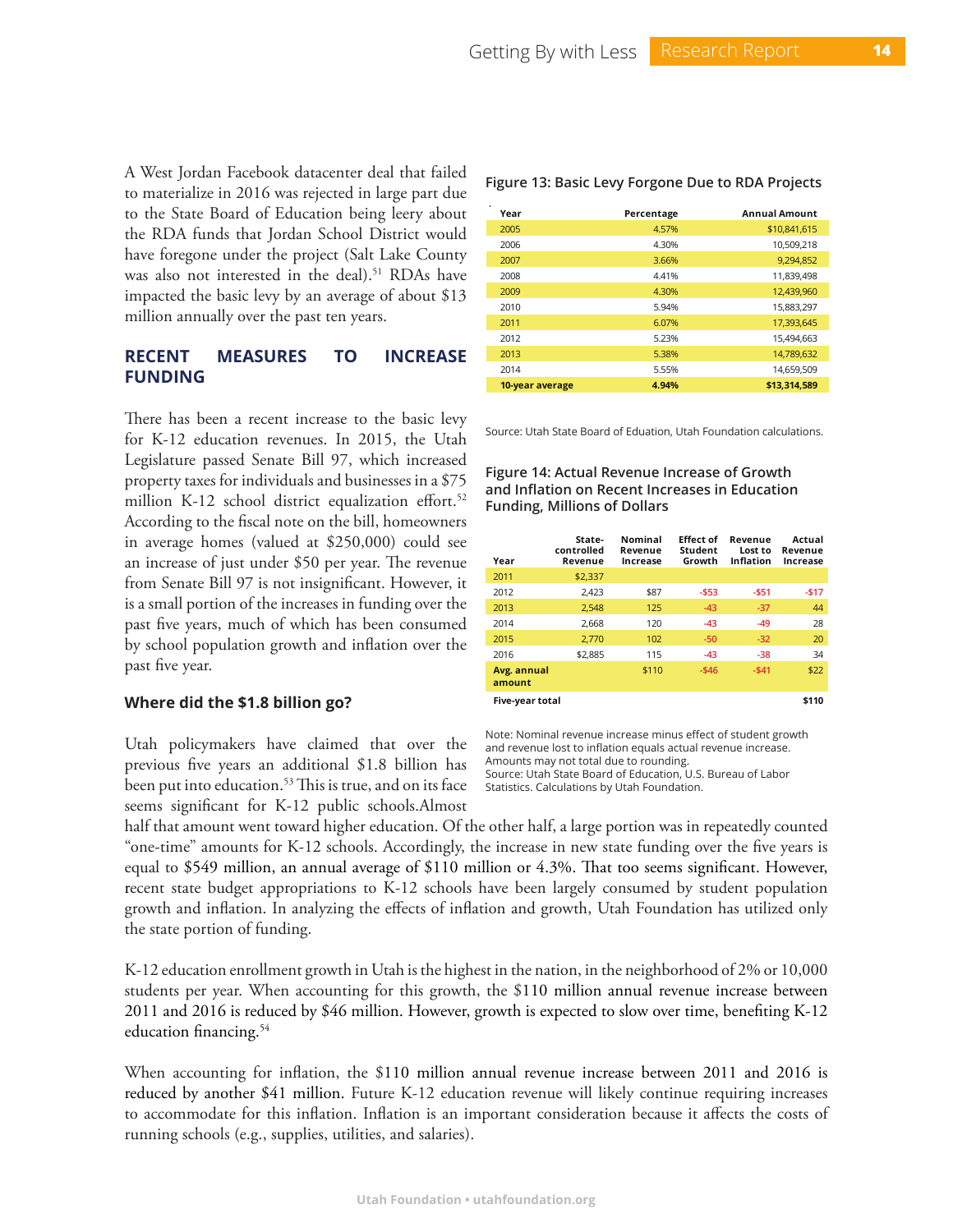Together, the needs of increased student counts and modest inflation consumed about \$88 million per year between 2011 and 2016. What remains from these funding increases is just under \$22 million per year in new financial capacity for schools.

# **PERSPECTIVES ON RANKINGS**

Some Utahns feel that current levels of funding are not sufficient for public education. In recent years, several proposals have arisen that would have resulted in increased income tax revenue. These include a reduction in the number of allowable income tax exemptions by Senator Pat Jones in 2014, an increase to the income tax rate from 5% to 5.5% by Senator Jack Draxler in 2015, and an income tax increase of seveneighths percent by the citizens group Education First in 2016.**<sup>55</sup>**

New K-12 education funds should become available under Amendment B, a 2016 ballot initiative which amended the Utah Constitution to "increase and stabilize the distribution from the permanent State School Fund."56 For the past 20 years the fund has been paying out revenues from Utah's state trust lands at around 2% annually  $-$  \$45.7 million in 2015.<sup>57</sup> The corresponding Senate Bill 109 codified a new formula to cap distribution at 4%, allowing it to as much as double.<sup>58</sup>

What is the appropriate increase in funding, if any? And how should any such increase in funding be spent? Additional revenue could be used toward programming which show positive results, such as pre-school and full-day Kindergarten for children from lower-income households. It could also be used to rectify current problems facing Utah school districts, such as addressing teacher shortages.

Any of these possible funding areas warrant their own reports to analyze costs and benefits. For the sake of this report, Utah Foundation has simply run some numbers based upon targets related to the topics previously analyzed herein, such as per-pupil spending and spending per \$1,000 of income.

#### **Funding Options**

If Utah simply wanted to get out of last place in perpupil spending – pulling ahead of Idaho – it may not have to do anything. Idaho has some similarities to Utah. While Utah has the greatest proportion of school aged children in the nation (22.1%), Idaho is second greatest (19.5).<sup>59</sup> While Utah has the smallest working age population in the nation (59.4%), Idaho is second smallest  $(59.9\%)$ .<sup>60</sup>

#### **Figure 15: Range of Per-Pupil Funding**

|          | Rank          | Amount  |
|----------|---------------|---------|
| Utah     | Lowest        | \$6.500 |
| Idaho    | Second lowest | 6.621   |
| U.S.     | Average       | 11.009  |
| New York | Highest       | 20,610  |

Source: U.S. Census Bureau, Public Elementary-Secondary Education Finances.

These similarities, and the fact that Idaho's education expenditures are decreasing, might lead to the states switching places at the bottom. As shown in Figure 16, Idaho has decreased by nearly \$170 annually over the past three years, while Utah has increased by nearly \$8 per year. Since Utah is currently \$121 behind Idaho, if these per-pupil spending trends were to continue, Utah would surpass Idaho when the next U.S. Census reports are released.

The U.S. is a different story. Utah is \$4,509 behind the national average in per-pupil spending. Utah would need to increase its funding by 69%, or \$2.5 billion, to overtake the national average.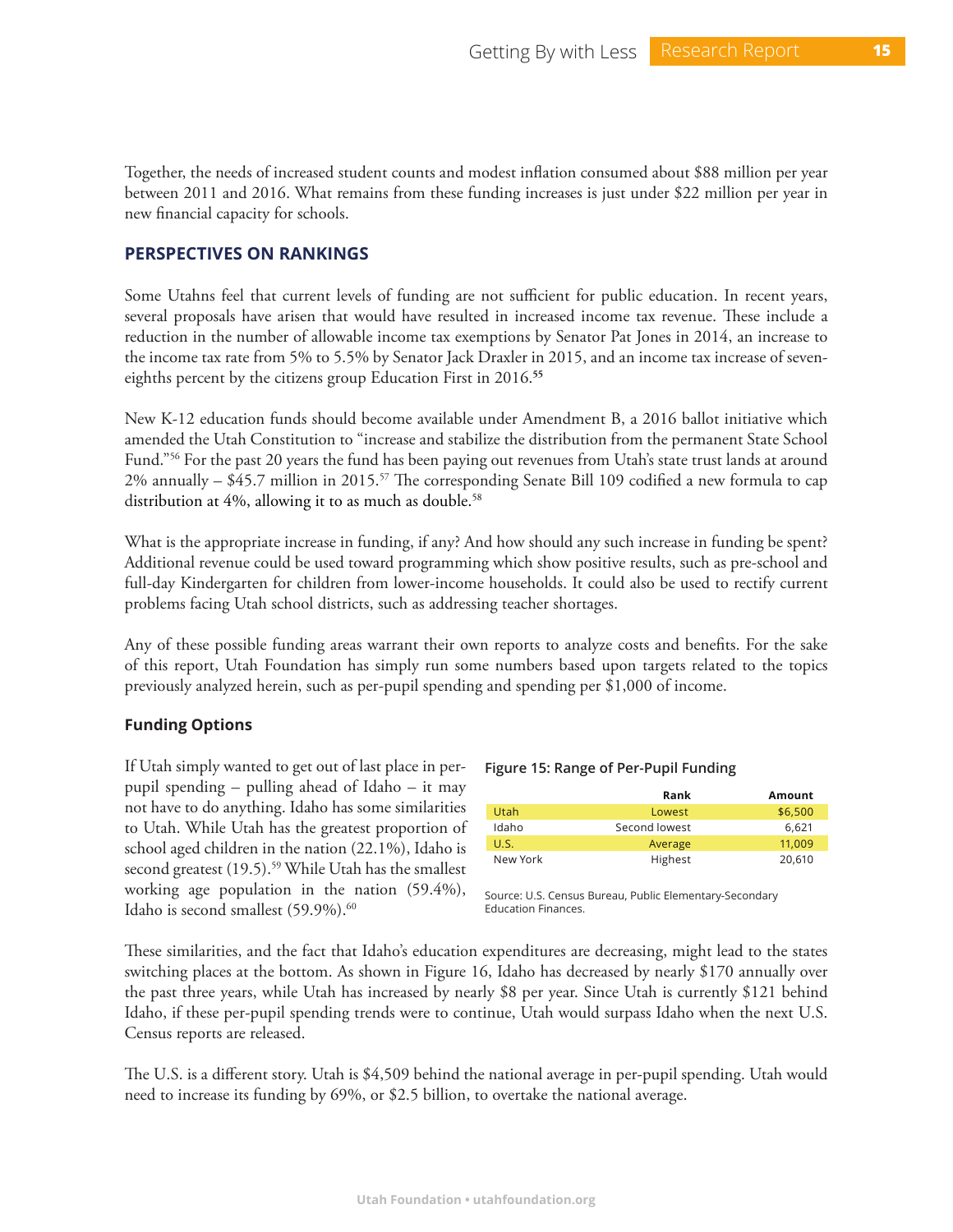While Utah and Idaho have some similarities, Utah Foundation does not consider Idaho to be one of Utah's peer states. These include Colorado, Minnesota, Montana, North Dakota, South Dakota, as selected based on their similarity to Utah with respect to student poverty levels, parental education, and student race and ethnicity demographics.<sup>61</sup>

Utah's peers are showing a broad range in change of per-pupil spending. Minnesota, like Idaho, has recent reductions in annual per-pupil spending. Colorado, like Utah, has a very modest increase. Montana and the Dakotas are experiencing per-pupil increases near or above the national average, with North Dakota actually leading the nation. This is due in part to sky-rocketing employment and wages in North Dakota's oil fields, although that boom has since dissipated.

Utah is of course behind each of its peer states in perpupil funding. However, Utah actually spends more than its peers on overall K-12 education per \$1,000 personal income (see Figure 17), though Utah is in the middle of its peers for current spending – which includes instruction, support services, and food services.<sup>62</sup> Utah, its peer states, and the nation have seen a reduction in spending efforts since 1995. The U.S. declined by 6%, Colorado and North Dakota declined by 16% and 18%, respectively. Utah, South Dakota, and Minnesota all declined by about a quarter, and Montana by a third. As noted previously, these decreases are likely due in part to increasing incomes over time while actual tax revenues have been decreasing, remaining stable, or simply not increasing as fast as incomes.

# **K-12 Educational Outcomes**

Rankings are one thing, but the true goal in education is outcomes. Measuring those outcomes on a national scale is tricky. For example, comparing graduation rates across states is fraught with difficulties, since different states have differing requirements for graduation. However, there is one long-running tool for state-by-state comparisons.

The National Assessment of Educational Progress (NAEP) from the U.S. Department of Education has been testing students for decades. It is the nation's "largest nationally-representative and continuing assessment of what America's students know and can do in various subject areas."63

NAEP results are analyzed by average scores and by the percentage of students proficient in each subject area. NAEP does not recommend ranking states.

#### **Figure 16: Average Annual Per-Pupil Spending Change 2011 to 2014**

| Utah                    | \$7.50    |
|-------------------------|-----------|
| U.S.                    | 72.56     |
| <b>Low-funded state</b> |           |
| Idaho                   | $-169.61$ |
| <b>Peer states</b>      |           |
| Colorado                | 3.85      |
| Minnesota               | $-44.19$  |
| Montana                 | 138.77    |
| <b>North Dakota</b>     | 522.28    |
| South Dakota            | 65.58     |

Note: U.S. Census Bureau data from 2015 and 2016 were unavailable at publication. Peer states were determined in a previous Utah Foundation study.

Source: U.S. Census Bureau, Public Elementary-Secondary Education Finances. Utah Foundation calculations.



Note: Data for 2001 and 2003 are averages of their respective previous and subsequent years. Source: U.S. Census Bureau State & Local Government Finance, U.S. Bureau of Economic Analysis. Calculations by Utah Foundation.

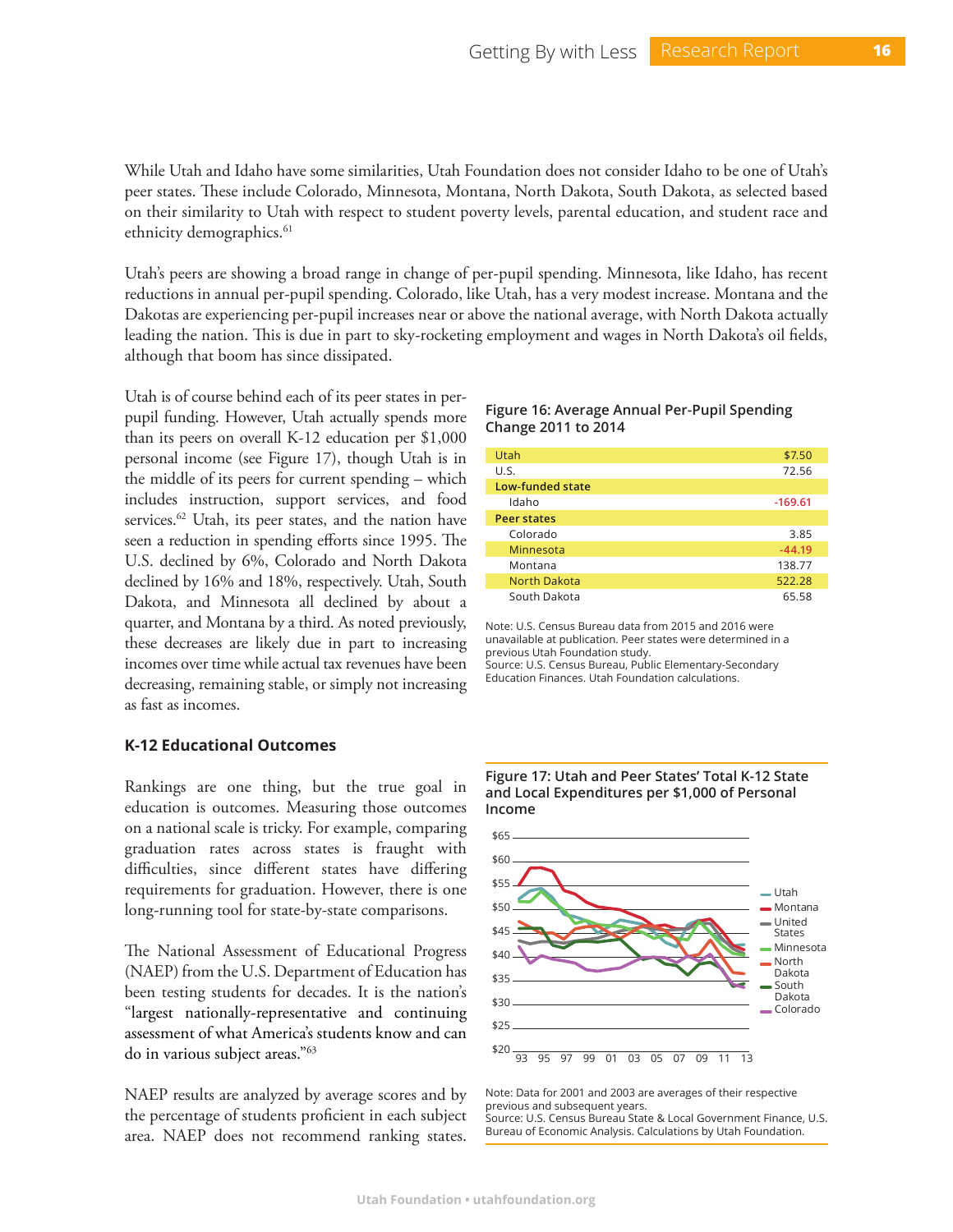The test uses a small sample of students in any given state and the average test scores are so close together that it is impossible to determine with confidence that one state is performing better than the 5 to 20 states that typically have a score near it. Further, NAEP cautions that researchers take into account socioeconomic and educational factors, not just each state's score or percentage.

Utah's NAEP scores improved somewhat in 2015 compared the national average.<sup>64</sup> In fact, Utah is now better than the nation on the three major tests – reading, math, and science – for both fourth and eighth grades. However, this is an average of all students.

It is important to disaggregate – or separate – the results to look at different populations. This report focuses on only two racial and ethnic subgroups: white students and Hispanic and/or Latino students. In Utah, white children make up the majority of the students, and Hispanic and/or Latino children make up a vast majority of the students of color. The populations that identify with other races and ethnicities are so small as to preclude useful NAEP analysis.

When disaggregating for white and Hispanic/Latino students, Utah is not ahead of the U.S. except for white eighth graders on the science test. Utah is behind the U.S. average for Hispanic/Latino eighth graders in math.

When comparing Utah with its peer states, the results are a mixed bag, though better than the previous decade when Utah performed behind most of its peer states. In 2015, Utah does seem to be performing better than South Dakota on most major tests. Further, Utah is particularly successful in  $8<sup>th</sup>$  grade science, with the aggregated score for all students beating out each of the five peer states.

However, when disaggregating the data, Utah's white students are no better (or worse) than their peers and Utah's Hispanic/Latino population scored lower than Montana. Even on the eighth grade science test, where Utah score overall was higher than almost all states in the nation, Utah's eighth grade Hispanic/ Latino students were only higher than four other states. Utah could look toward Montana and North Dakota for their successes with Hispanic/Latino students.

#### **Figure 18: Comparison of Utah's 2015 NAEP Performance with Utah's Peer States, with Statistical Comparisons**

|              |        |     | Reading |     | Math | Science |     |
|--------------|--------|-----|---------|-----|------|---------|-----|
|              |        | 4th | gth     | 4th | 8th  | 4th     | gth |
| <b>U.S.</b>  | All    |     |         |     |      |         |     |
|              | White  |     |         |     |      |         |     |
|              | Latino |     |         |     |      |         |     |
| Colorado     | All    |     |         |     |      | n/a     | n/a |
|              | White  |     |         |     |      |         |     |
|              | Latino |     |         |     |      |         |     |
| Minnesota    | All    |     |         |     |      |         |     |
|              | White  |     |         |     |      |         |     |
|              | Latino |     |         |     |      |         |     |
| Montana      | All    |     |         |     |      |         |     |
|              | White  |     |         |     |      |         |     |
|              | Latino |     |         |     |      |         |     |
| North Dakota | All    |     |         |     |      |         |     |
|              | White  |     |         |     |      |         |     |
|              | Latino |     |         |     |      |         |     |
| South Dakota | All    |     |         |     |      |         |     |
|              | White  |     |         |     |      |         |     |
|              | Latino |     |         |     |      |         |     |

**Key: Utah has higher score for green boxes, lower for red, and no difference for white.**

Source: National Center for Education Statistics.

As with disaggregating for race and ethnicity, NAEP allows for comparisons by whether the test-taking children are in households that have lower incomes (and thus eligible for free or reduced priced lunch). Utah's lower-income students do not seem to be performing better or worse than Utah's peer states.

#### **But Does Increased Spending Help**

Eric Hanushek is an oft cited education researcher who has not found a positive connection between funding and success, stating that "increased expenditures by themselves offer no overall promise for improving education."65 Instead, "on average, an additional \$1,000 in per-pupil spending is associated with a trivial annual gain in achievement."66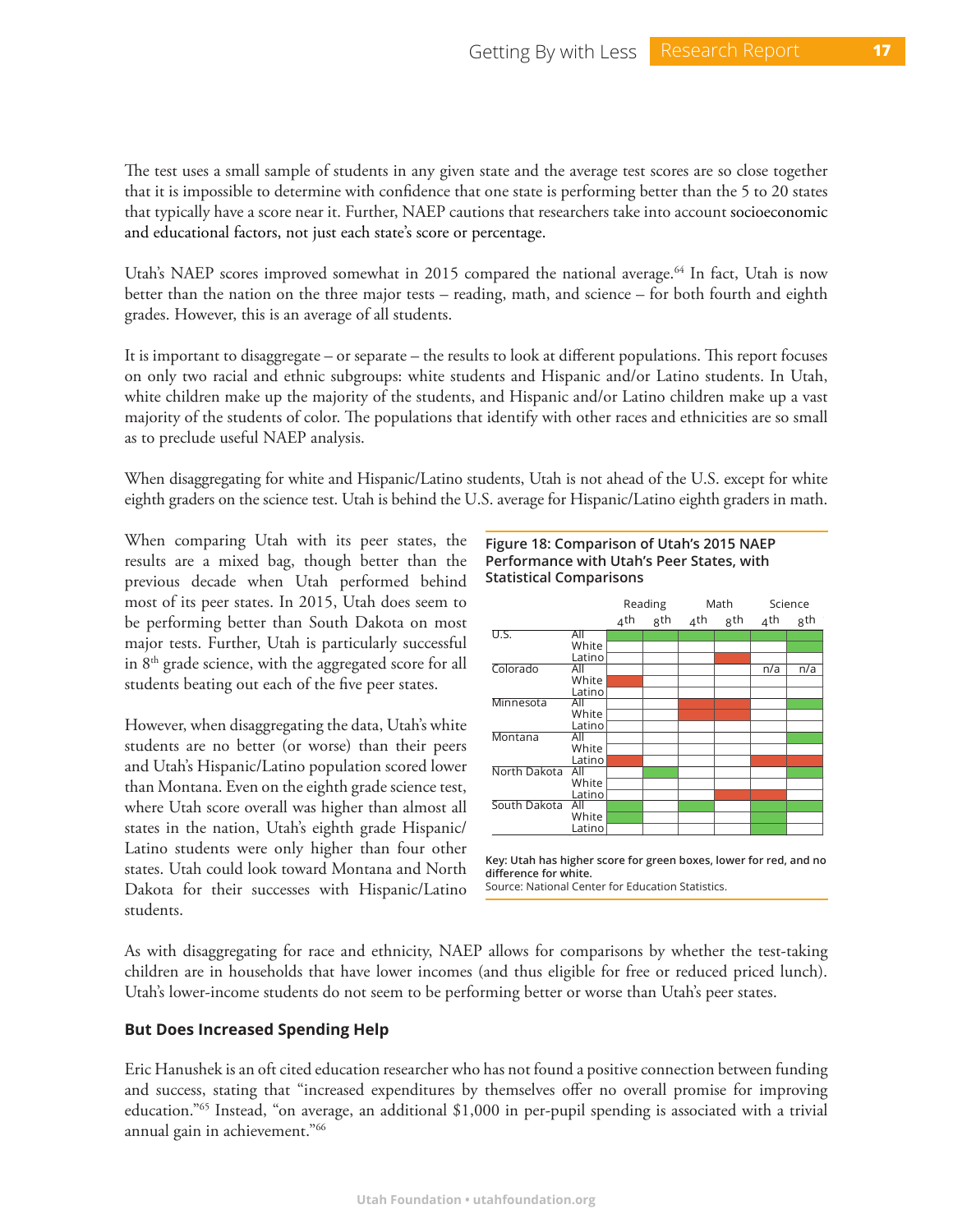Recent work from Northwestern University and U.C. Berkeley has found different results, though instead of looking at increases in incremental funding over time, this analysis looked at school systems impacted by enforced school finance reform (when courts require significant increases in funding, for example). They also looked beyond test scores. The researchers found that a "10% increase in per pupil spending each year for all 12 years of public school leads to 0.31 more completed years of education, about 7% higher wages, and a 3.2 percentage point reduction in the annual incidence of adult poverty" and that "effects are much more pronounced for children from low-income families."**<sup>67</sup>**

# **Why Industries like Education (and Healthcare) are Requiring Additional Funding**

Even if revenues increase, education systems face a phenomenon called "cost disease."68 Highly labor intensive industries (e.g. public education, higher education, and healthcare) face more quickly increasing costs over time. This is because labor costs rise more quickly than the average cost of living. Sectors that can increase productivity more easily, like manufacturing, which can use technological improvements to increase units of output per hour of labor, do not face such steep cost increases. Labor-intensive services find it much more difficult to increase output relative to labor hours, and as a result, education and healthcare spending by their very nature are expected to continue rising faster than general inflation.

Another way of looking at this is using State Higher Education Executive Officers association (SHEEO) methodology. Inflation, as measured by the Consumer Price Index from the U.S. Bureau of Labor Statistics (BLS), is based upon a basket of goods and services – mostly goods. Since the costs for higher education are about 75% staff, SHEEO developed a Higher Education Cost Adjustment where 75% is based upon BLS's employment cost index and the remaining 25% is non-personnel costs from the gross domestic product implicit price deflator from the U.S. Bureau of Economic Analysis.<sup>69</sup> For the fifteen year period ended 2014, CPI inflation measured 91%, but SHEEO's adjustment measured 107%.

Like higher education, the bulk of K-12 education expenses are for staff. This is a prominent theory about why costs are rising faster than inflation. This will likely continue to place pressure on agencies and tax payers for the future funding needs of schools.

# **PARTING THOUGHTS**

This report looks at K-12 education funding and tax changes over time. From this, it is clear that Utah has been spending less than it had in the past on K-12 education per \$1,000 personal income. What is not as clear is how it has impacted the quality of education in Utah. As the previous State School Superintendent Brad Smith pointed out, the amount of money Utahns spend on education reflects what we put into the system when really what Utahns should be focused on is what they get out of the system.<sup>70</sup> If Utah can achieve similar results in education while applying less funding effort than it did 20 years ago, those increases in efficiency in education should be lauded.

In addition to evaluating whether additional funding is needed to improve outcomes, one also needs to assess whether other needs outweigh additional funding in education. As part of the Utah Priorities Project, when asked whether they would prefer to increase spending on education, law enforcement, healthcare, or transportation, less than half of Utahns selected education – although it was the largest single response.<sup>71</sup> In figuring out how to best use taxpayer money, if education outcomes have continued to improve even with its lower levels of funding, it could be argued that an increased tax revenue could be used to provide funding toward other priorities.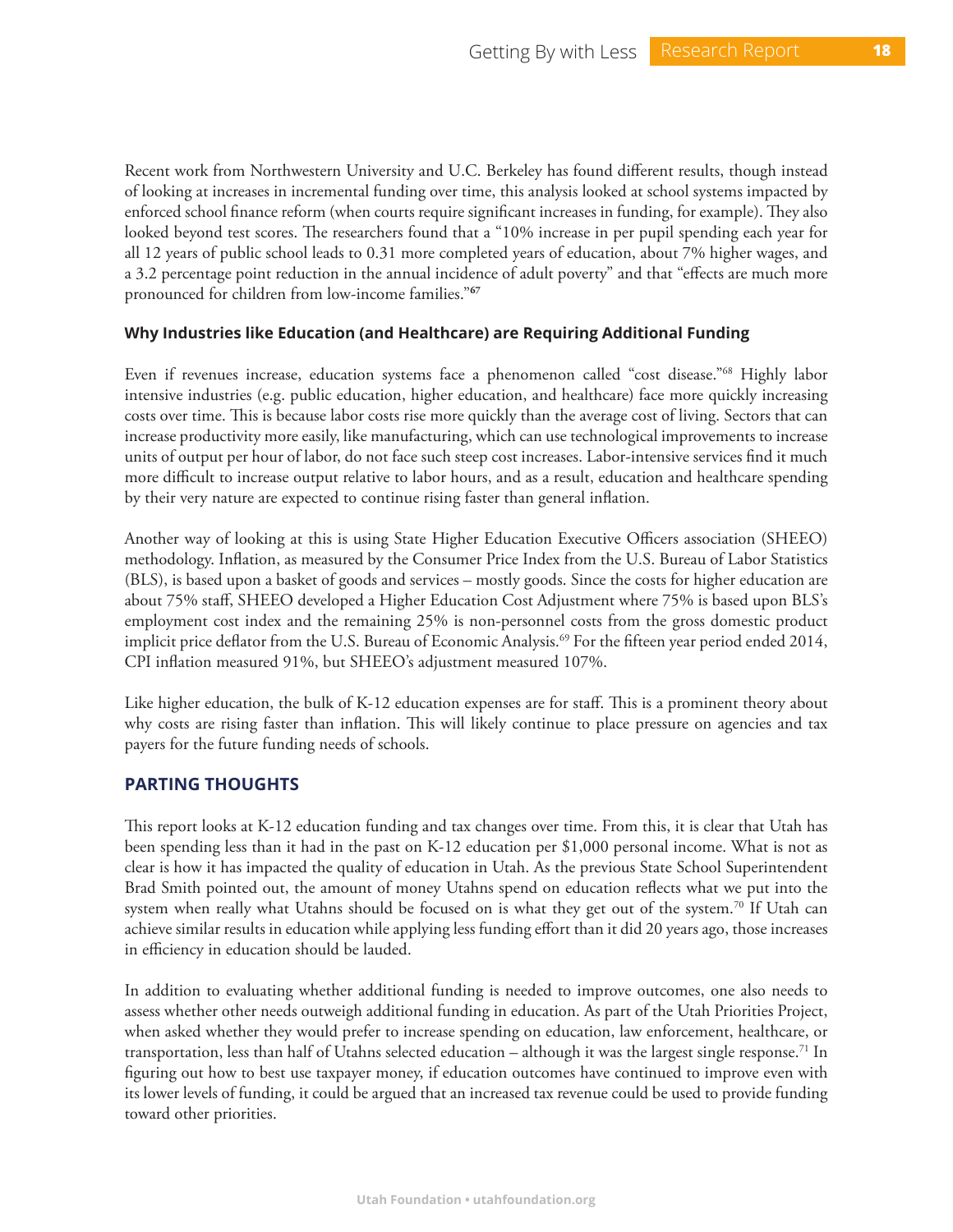Aside from balancing both outcomes and competing priorities, there is the issue of how taxpayers are impacted. The Utah Constitution guarantees a free education for all, and it makes sense to use income and property taxes to support that guarantee. However, taxes, especially at the extremes, can distort both market and individual behavior. Moreover, higher taxation on Utahns would result in less disposable income for many households, making it harder to adequately provide for their families.

Legislators in the past thought the spending on education was adequate and arranged for reductions in both property and income taxes. The first decade of the 2000s saw Utah's test scores declining compared to national averages and peer states. But since 2009, NAEP exams have shown Utah recovering much of that lost ground. Since outcomes over the long run have not drastically fallen, it could be argued that schools might continue to be funded at this lower level of taxation.

While educational outcomes have largely recovered from earlier declines, many Utah students continue to fall short of their full potential. There are a number of evidence-based programs that with a moderate increase in overall K-12 education funding can have a large impact on ensuring that all Utah children have the same opportunity to succeed. Such programming has the potential to have a broad, lasting, cost-efficient impact on educational outcomes.

Moreover, many Utahns support a higher priority on education than our current level of funding reflects. In Utah Foundation's 2016 Utah Priorities Project, K-12 education had the third-highest level of concern. Nearly one-half of Utahns support additional spending in education, and when asked if Utahns would be willing to pay higher taxes to increase money for public schools, 41% of Utahns agreed while 31% disagreed.72

Additionally, many districts are encountering difficulties in finding enough qualified teachers to ensure Utah's children receive a quality education. Additional funding could allow districts to pay teachers adequately and attract the kind of talented professionals needed to provide a quality education.

Ultimately, Utahns will need to decide whether current outcomes at current levels of spending is sufficient for their children. Alternatively, if Utahns want to provide greater assurances that all children have opportunities for success in K-12 and to continue on to higher education, they many need to walk back some of the tax and policy changes over the past 20 years that have removed more than \$1 billion annually from public school budgets.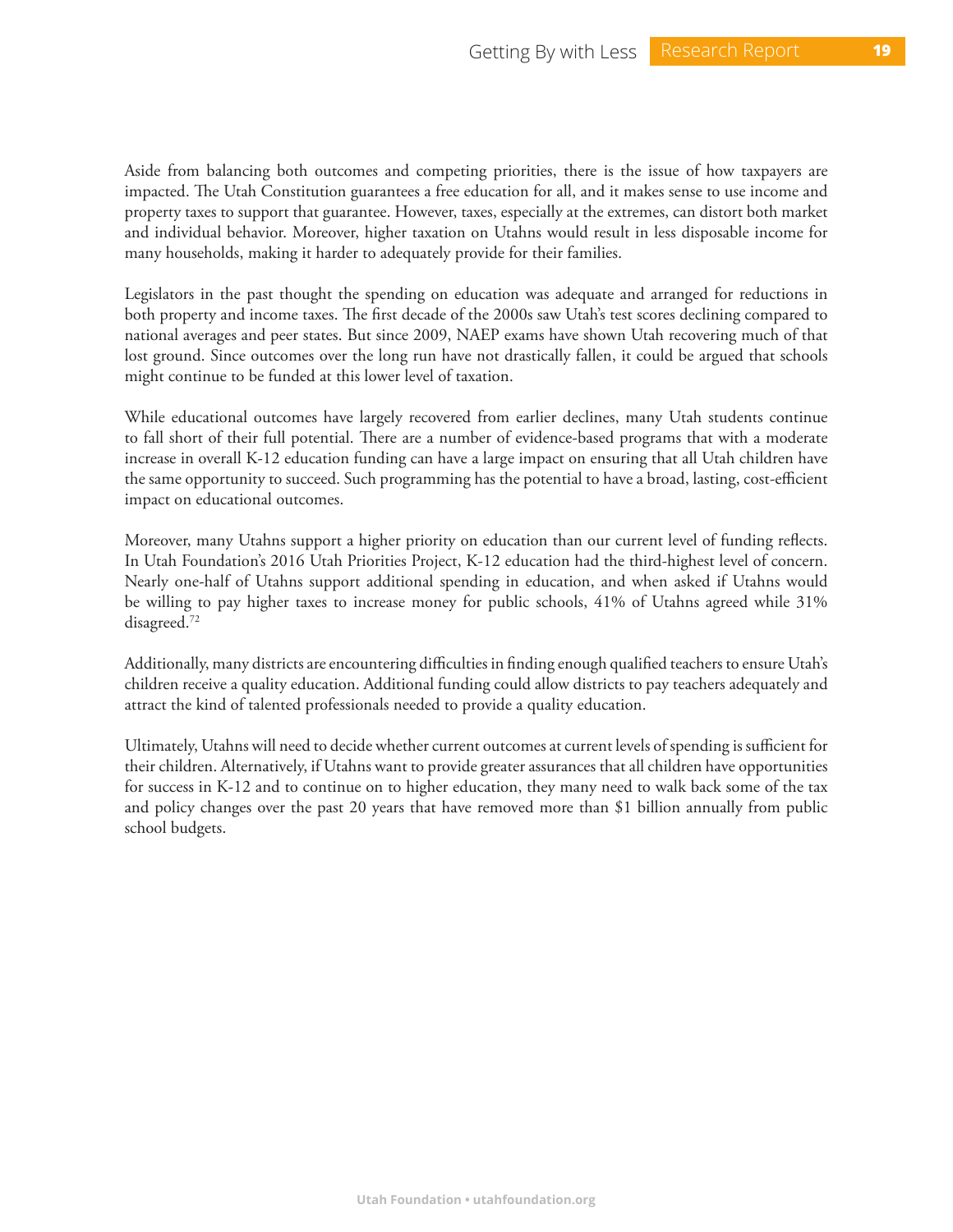| Bills 2012-2016                                                   | 2012        | 2013         | 2014         | 2015                                                            | 2016         | 2017                                | 2018                    |
|-------------------------------------------------------------------|-------------|--------------|--------------|-----------------------------------------------------------------|--------------|-------------------------------------|-------------------------|
| SB 143 Income Tax - Pass-Through Entities                         | \$3,266,000 |              |              |                                                                 |              |                                     |                         |
| HB 365 Revisions to Tax                                           |             | \$4,300,000  | \$4,300,000  | \$4,300,000                                                     |              | \$4,300,000 \$4,300,000 \$4,300,000 |                         |
| a Disability<br>HB 250 Tax Credit for Dependent with              |             | $-765.000$   | $-781,000$   | $-781,000$                                                      | $-781,000$   | $-781,000$                          | $-781,000$              |
| HB 35 Extension of Recycling Market Development Zone Tax Credits  |             | $-2,100,000$ | $-2,100,000$ | $-2,100,000$                                                    |              | $-2,100,000,000,000,000,000,000$    |                         |
| HB 96 S02 Cleaner Burning Fuels Tax Credits Amendments            |             |              |              | $-2,850,000$                                                    |              |                                     |                         |
| SB 31 Special Needs Adoption Tax Credit                           |             |              | $-241,000$   | $-241,000$                                                      | $-241,000$   | $-241,000$                          | $-241,000$              |
| SB 141 Education Contribution on Tax Returns                      |             |              | 20,000       | 25,000                                                          |              |                                     |                         |
| Credits<br>HB 74 S01 Energy Efficient Vehicle Tax                 |             |              |              |                                                                 | $-1,300,000$ |                                     |                         |
| HB 140 Tax Credit Amendments                                      |             |              |              | $-100,000$                                                      | $-100,000$   | $-100,000$                          |                         |
| SB 242 Alternative Energy Amendments                              |             |              |              | $-16,000$                                                       | $-64,000$    | $-265,000$                          |                         |
| SB 64 Utah Educational Savings Plan Amendments                    |             |              |              |                                                                 | $-6,400$     | $-7,100$                            | $-7,100$                |
| SB 250 Income Tax Revisions                                       |             |              |              |                                                                 | 41,000       | 41,000                              | 41,000                  |
| SB 292 Achieving a Better Life Experience Program and Tax Credits |             |              |              |                                                                 |              | $-187,000$                          | $-187,000$              |
| SB 1001 Corporate Franchise and Income Tax Amendments             |             |              |              |                                                                 | $-6,000,000$ |                                     |                         |
| HB 61 Corporate Franchise and Income Tax                          |             |              |              |                                                                 |              |                                     | $-2,641,000 -2,773,000$ |
| Tax Credit Repeal<br>HB 170 Medical Care Savings Account          |             |              |              |                                                                 |              |                                     | 21,400                  |
| HB 190 Taxation of Foreign Income Amendments                      |             |              |              |                                                                 |              |                                     | -500,000                |
| HB 233 Tax Credit for Military Survivor Benefits                  |             |              |              |                                                                 |              |                                     | $-87,000$               |
| HB 265 Mental Health Practitioner Amendments                      |             |              |              |                                                                 |              |                                     | $-300,000$              |
| SB 171 Economic Development Tax Credits Amendments                |             |              |              |                                                                 |              | $-150,000$                          | $-150,000$              |
| <b>Total</b>                                                      | \$3,266,000 | \$1,435,000  |              | \$1,198,000 -\$1,763,000 -\$6,251,400 -\$2,131,100 -\$2,763,700 |              |                                     |                         |
|                                                                   |             |              |              |                                                                 |              |                                     |                         |

# Bills Passed between 2012 and 2016 and their Effects on the Education Fund through 2018 **Bills Passed between 2012 and 2016 and their Effects on the Education Fund through 2018**

**APPENDIX**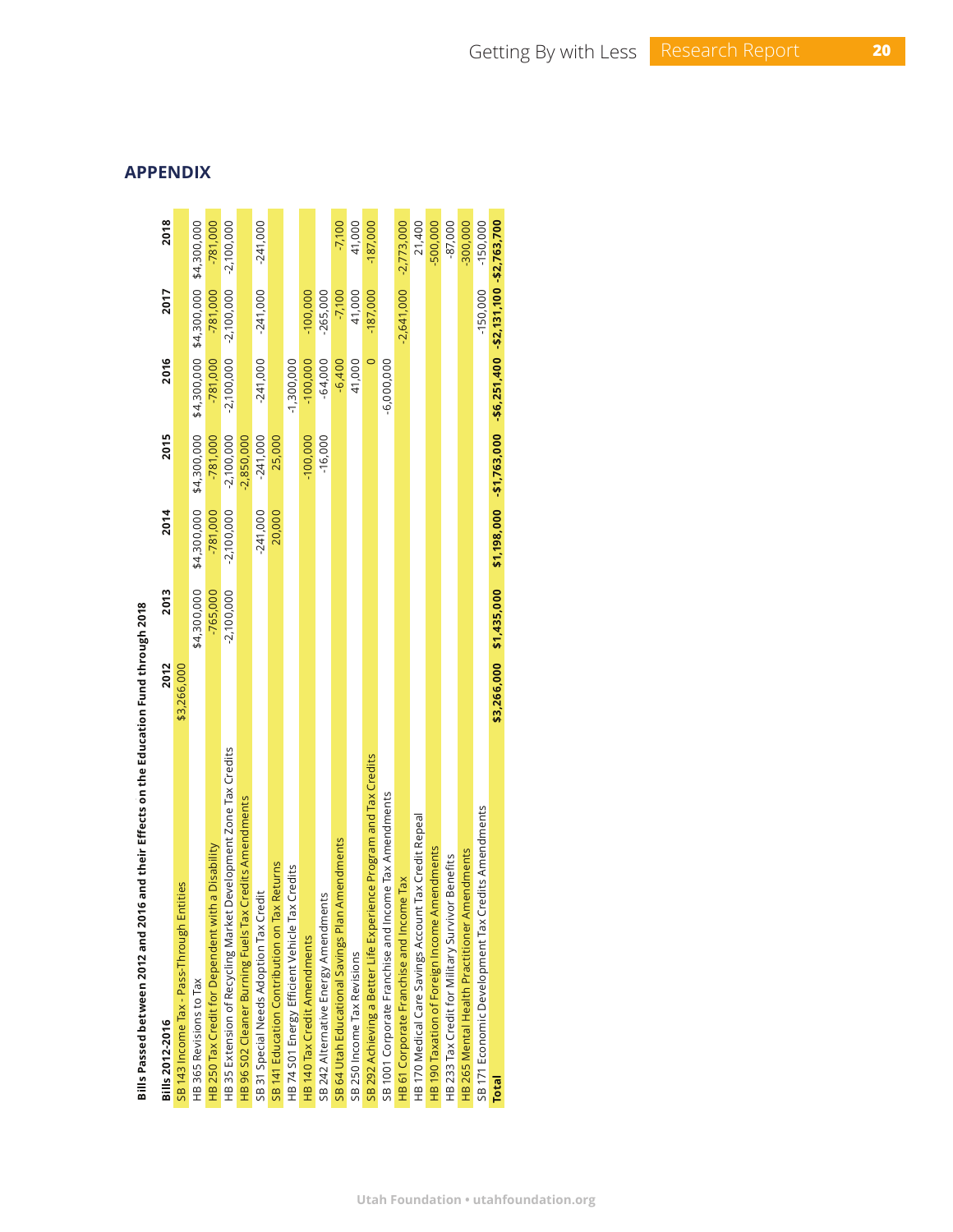# **ENDNOTES**

- 1. Office of the Legislative Fiscal Analyst, Budget of the State of Utah and Related Appropriations, 2015-2016, http:// le.utah.gov/interim/2015/pdf/00002450.pdf (accessed on October 26, 2016).
- 2. Utah Foundation analysis of 5-year 2014 U.S. Census Bureau American Community Survey.
- 3. Utah Foundation analysis of 5-year 2014 U.S. Census Bureau American Community Survey.
- 4. National Center for Education Statistics, Digest of Education Statistics 2014, table 236.65, http://nces.ed.gov/ pubs2016/2016006.pdf (accessed on October 23, 2016)
- 5. U.S. Census Bureau, Public Education Finances: Fiscal Year 2014.
- 6. U.S. Census Bureau, Public Education Finances: 1994-95.
- 7. U.S. Census Bureau, Public Education Finances.
- 8. Utah Foundation, "Easing the Burden: Utah Taxes Taking Lowest Share of Income in 20 Years," report #726, January 2015.
- 9. Utah Foundation, Blog: Utah's 2013 Tax Burden, http://www.utahfoundation.org/2016/05/utahs-2013-tax-burden/ (accessed on November 8, 2016).
- 10. U.S. Census Bureau, Public Education Finances. Utah Foundation calculations.
- 11. U.S. Census Bureau, Public Education Finances. Utah Foundation calculations.
- 12. U.S. Census Bureau, Public Education Finances. Utah Foundation calculations.
- 13. U.S. Census Bureau, Public Education Finances. Utah Foundation calculations.
- 14. Utah State Board of Education 2014 AFR and U.S. Census Bureau, Public Education Finances.

| Utah Education Funding, 2014  |                 |               |                 |                 |
|-------------------------------|-----------------|---------------|-----------------|-----------------|
|                               | Total           | Federal I     | State           | Local           |
| Utah State Board of Education | \$4,875,471,716 | \$432,335,077 | \$2,648,526,092 | \$1,798,317,205 |
| l U.S. Census Bureau          | 4,400,351,000   | 385,210,000   | 2,363,055,000   | 1,652,086,000   |
| Census undercount             | 475,120,716     | 47,125,077    | 285,471,092     | 146,231,205     |

- 15. Office of The Legislative Fiscal Analyst, FY 1997 Appropriations Report, http://le.utah.gov/lfa/reports/97arept/approp97. htm (accessed on November 11, 2016).
- 16. Utah State Tax Commission, Understanding Utah Income Tax tutorial.
- 17. Utah State Tax Commission (income tax data table) http://tax.utah.gov/econstats/history (accessed on October 17, 2016).
- 18. Utah Foundation, Financing Government in Utah, A Historical Perspective, 2000, page 56.
- 19. Kyle Pomerleau, Tax Foundation 2016 Tax Brackets, October 14, 2015, http://taxfoundation.org/article/2016-taxbrackets (accessed on November 11, 2016).
- 20. Utah Foundation, Financing Government in Utah, A Historical Perspective, 2000, page 56.
- 21. Tax Relief and Reform: What Does it Mean for Taxpayers, Office of Legislative Research and General Council. March 2007, http://utah-primoprod.hosted.exlibrisgroup.com/primo\_library/libweb/action/dlDisplay. do?vid=MWDL&afterPDS=true&docId=digcoll\_usl\_22library2\_lib/43913 (accessed on November 2, 2016).
- 22. Utah Office of the Legislative Fiscal Analyst, Evaluating Tax Exceptions and Inducements, Issue Brief, October 18, 2016, and LFA Tableau page: https://public.tableau.com/views/LFA-TaxIncentiveDashboard/UtahTaxExceptions?:embed=y&:display\_ count=no&:toolbar=no&:showVizHome=no (accessed on November 10, 2016).
- 23. Utah Office of the Legislative Fiscal Analyst, Evaluating Tax Exceptions and Inducements, Issue Brief, October 18, 2016, and LFA Tableau page: https://public.tableau.com/views/LFA-TaxIncentiveDashboard/ UtahTaxExceptions?:embed=y&:display\_count=no&:toolbar=no&:showVizHome=no (accessed on November 10, 2016).
- 24. Utah Office of the Legislative Fiscal Analyst, Evaluating Tax Exceptions and Inducements, Issue Brief, October 18, 2016, and LFA Tableau page: https://public.tableau.com/views/LFA-TaxIncentiveDashboard/ UtahTaxExceptions?:embed=y&:display\_count=no&:toolbar=no&:showVizHome=no (accessed on November 10, 2016).
- 25. Utah State Legislature SB 198, http://le.utah.gov/~2010/bills/static/SB0198.html (accessed on November 3, 2016).
- 26. Utah State Legislature SB 100, http://le.utah.gov/~2010/bills/static/SB0100.html (accessed on November 3, 2016).
- 27. Utah State Legislature SB 65, fiscal note, http://le.utah.gov/lfa/fnotes/2012/SB0065S03.fn.pdf (accessed on November 3, 2016).
- 28. Utah State Legislature SB 242, http://le.utah.gov/~2010/bills/static/SB0242.html (accessed on November 3, 2016).
- 29. Utah State Legislature HB 3001, http://le.utah.gov/~2016s3/bills/static/HB3001.html (accessed on November 3, 2016).
- 30. Utah State Legislature HB 294, http://le.utah.gov/~2006/bills/static/HB0294.html (accessed on November 3, 2016).
- 31. Utah Definition of Public School System, Proposition 6 (1996) https://ballotpedia.org/Utah\_Definition\_of\_Public\_ School\_System,\_Proposition\_6\_(1996) (accessed on November 10, 2016).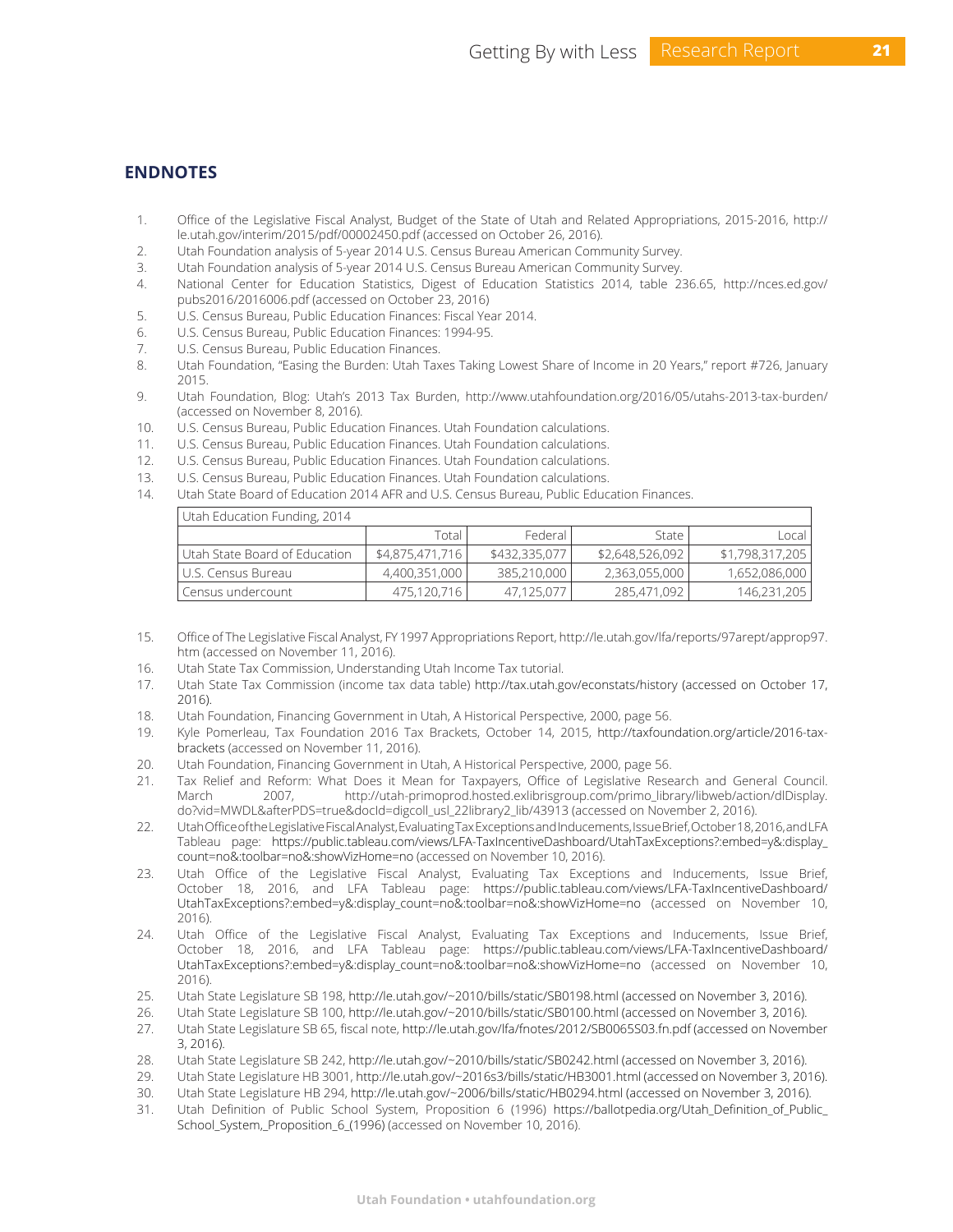# **ENDNOTES**

- 32. Jean Bickmore White, The Utah Constitution, Oxford University Press, 2011, page 214.
- 33. Deseret News, Amendments Target Funding for Education, http://www.deseretnews.com/article/517828/3 amendments-target-funding-for-education.html?pg=all (accessed on October 28, 2016).
- 34. Some small amounts were previously appropriated from the Education Fund to higher education utilizing the Utah Attorney General's Revised Opinion No. 90-31 dated January 8, 1991.
- 35. Utah State Legislature, HB 1008, 2005 First Special Session, Transportation Investment Act, http://le.utah.gov/~2005s1/ bills/static/HB1008.html (accessed on November 3, 2016).
- 36. Utah State Legislature, SB229, 2011, http://le.utah.gov/~2011/bills/static/SB0229.html (accessed on November 3, 2016).
- 37. U.S. Census Bureau, State and Local Government. Utah Foundation calculations.
- 38. Utah Office of Legislative Research and General Council, A History of Property Tax in Utah, September 2010,
- 39. Utah Foundation, Financing Government in Utah, A Historical Perspective, 2000.
- 40. Utah State Legislature, 1994 SB90 Property Tax Changes, and Economic & Statistical Unit of the Utah State Tax Commission, History of the Utah Tax Structure, December 2015.
- 41. Utah State Legislature, 1995 SB254 Property Tax Rates and Minimum School Levy, and Economic & Statistical Unit of the Utah State Tax Commission, History of the Utah Tax Structure, December 2015.
- 42. Utah State Legislature, 1982 HB 142 Residential Property Assessment, Economic & Statistical Unit of the Utah State Tax Commission, History of the Utah Tax Structure, December 2015.
- 43. Utah Property Tax Publication 36, revised 12/15, http://tax.utah.gov/forms/pubs/pub-36.pdf (accessed on October 24, 2016)
- 44. HB 388 Tax Increase Disclosure Act and HB 272 Tax Increase Disclosure Amendments, Laws of the State of Utah, 1985 and 1986 General Sessions, Authority publishers.
- 45. Utah Office of the Legislative Fiscal Analyst, http://www.le.utah.gov/interim/2014/pdf/00001109.pdf (accessed October 25, 2016)
- 46. Utah Taxpayers Association, http://www.utahtaxpayers.org/?p=259 (accessed October 25, 2016)
- 47. Office of the Utah State Auditor, New Growth Within Utah's Property Tax System, July 14, 2014, http://financialreports. utah.gov/saoreports/2014/AR-01PropertyTaxStateofUtah.pdf (accessed on November 10, 2016).
- 48. 1965: SB 31 Urban Renewal and Economic & Statistical Unit of the Utah State Tax Commission, History of the Utah Tax Structure, December 2015.
- 49. Limited Purpose Local Government Entities Community Reinvestment Agency Act https://le.utah.gov/xcode/ Title17C/17C.html (accessed on October 20, 2016)
- 50. Utah State Board of Education report, http://www.schools.utah.gov/finance/Minimum-School-Program/Resources/ RDAINCRE.aspx (accessed on October 20, 2016)
- 51. Salt Lake Tribune, West Jordan's Facebook "Zombie" Deal Could Claw its Way Back, August 24, 2016, http://www.sltrib. com/home/4274936-155/west-jordan-says-deal-with-facebook (accessed on November 5, 2016).
- 52. Utah State Legislature, 2015 SB 97 http://le.utah.gov/~2015/bills/static/SB0097.html
- 53. Nicole Nixon, KUER, Candidates for Governor Address Utahns' Biggest Concerns—Healthcare, Air Quality, Education, March 24, 2016, http://kuer.org/post/candidates-governor-address-utahns-biggest-concerns-healthcare-air-qualityeducation#stream/0 (accessed on October 20, 2016).
- 54. Mike Hollingshaus, Ph.D., Emily Harris, M.S., Catherine Jeppsen, Ph.D. & Pamela S. Perlich, Ph.D. , Kem C. Gardner Policy Institute, The Beehive Shape: Provisional 50-Year Demographic and Economic Projections for the State of Utah, 2015- 2065, October 2016 policy brief.
- 55. Utah State Legislature, SB 118 http://le.utah.gov/~2014/bills/static/SB0118.html, HB 54 http://le.utah.gov/~2015/ bills/static/HB0054.html, and Education First, 7/8 Initiative for Education, http://www.educationfirstutah.org/ blog/2016/4/14/78-initiative-for-education (accessed November 15, 2016).
- 56. Utah State Legislature SJR 12, http://le.utah.gov/~2016/bills/static/SJR012.html (accessed on October 21, 2016).
- 57. Total fund amount provided by the accounting department at STILA on October 21, 2016.
- 58. Natalie Gordon and David Damschen, A proposal to put more money in Utah's schools, without additional taxes!
- 59. Utah Foundation analysis of 5-year 2014 U.S. Census Bureau American Community Survey.
- 60. Utah Foundation analysis of 5-year 2014 U.S. Census Bureau American Community Survey.
- 61. Utah Foundation, Elevating Student Achievement: Successful Education Policies and Practices in Utah's Peer States, October 22, 2013, http://www.utahfoundation.org/reports/elevating-student-achievement-successful-educationpolicies-and-practices-in-utahs-peer-states/ (accessed on November 20, 2016).
- 62. U.S. Census Bureau, Public Education Finances: Fiscal Year 2014
- 63. National Center for Education Statistics, NAEP, http://nces.ed.gov/nationsreportcard/about/ (accessed November 20, 2016).
- 64. National Center for Education Statistics, Nation's Report Card State Comparisons, http://nces.ed.gov/nationsreportcard/ statecomparisons/ (accessed November 18, 2016).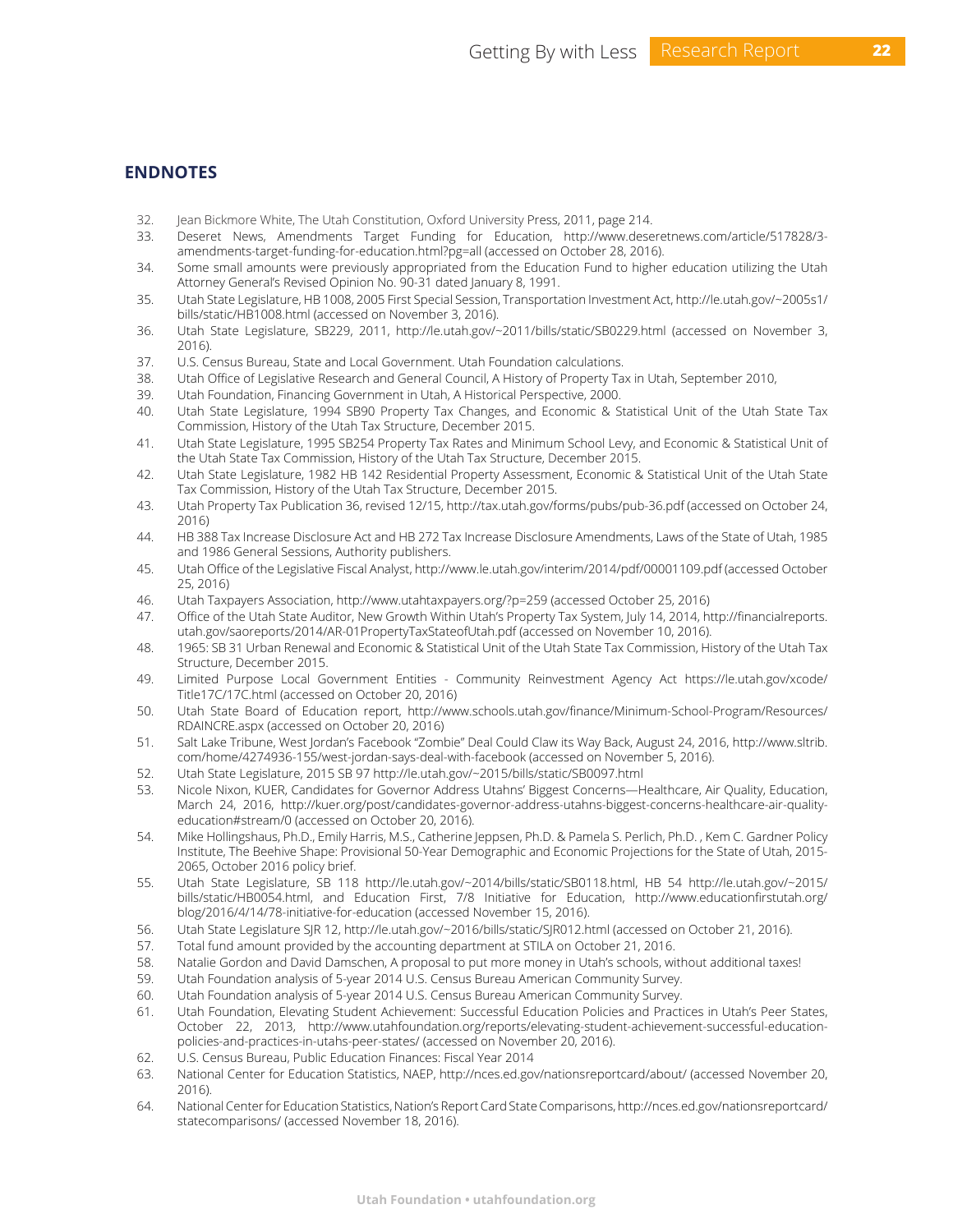# **ENDNOTES**

- 65. Eric A. Hanushek, The Economics of Schooling: Production and Efficiency in Public Schools, Journal of Economic Literature, Volume 24, Issue 3 (September 1986), 1141-1177.
- 66. Eric A. Hanushek, Paul E. Peterson, Ludger Woessmann, Achievement Growth: International and U.S. State Trends in Student Performance, https://www.hks.harvard.edu/pepg/PDF/Papers/PEPG12-03\_CatchingUp.pdf (accessed November 8, 2016).
- 67. C. Kirabo Jackson, Rucker Johnson, Claudia Persico, The Effect of School Spending on Educational and Economic Outcomes: Evidence from School Finance Reforms, Quarterly Journal of Economics, 2016, 157-218, http://socrates. berkeley.edu/~ruckerj/QJE\_resubmit\_final\_version.pdf (accessed November 8, 2016).
- 68. The Economist, An Incurable Disease, September 29, 2012, http://www.economist.com/node/21563714 (accessed on October 24, 2016). James Surowiecki, Debt by Degrees, New Yorker, November 21, 2011.
- 69. SHEEO, Technical Paper A, The Higher Education Cost Adjustment: A Proposed Tool For Assessing Inflation In Higher Education Costs, State Higher Education Finance: FY 2014, http://www.sheeo.org/sites/default/files/ SHEEO002\_2014AdtlDocs\_TechA\_Rd1.pdf (accessed on November 11, 2016).
- 70. Salt Lake Tribune, We're No. 51, http://www.sltrib.com/news/2579711-155/were-no-51-utah-last-again (accessed on November 19, 2016).
- 71. Utah Priorities Project 2016, Issue #4, Taxes, http://www.utahfoundation.org/reports/utah-priorities-2016-issue-4 taxes/ (accessed on November 21, 2016).
- 72. Utah Priorities Project 2016, Issue #3, K-12 Education, http://www.utahfoundation.org/reports/utah-priorities-2016 issue-3-k-12/ (accessed on November 21, 2016).